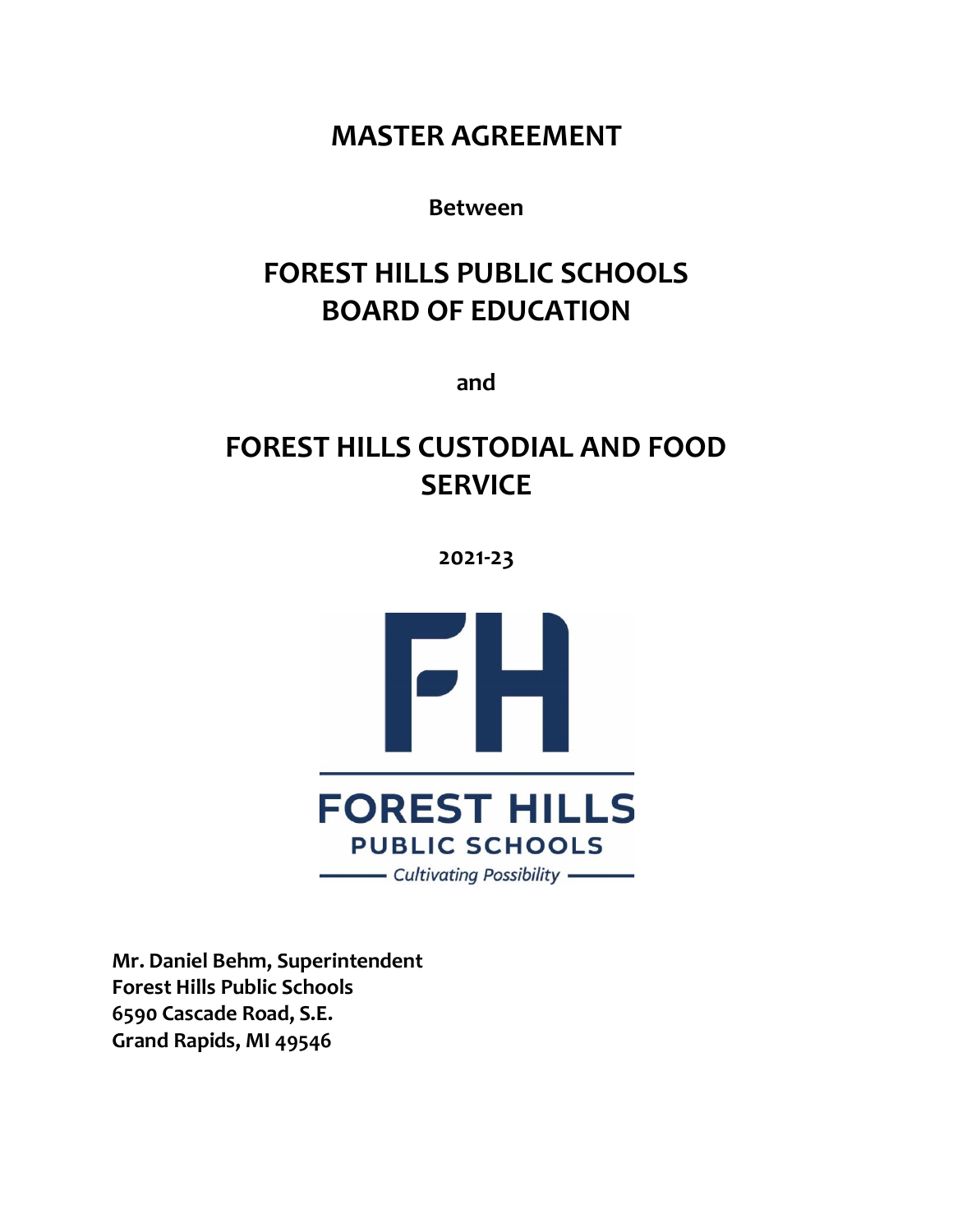# **Table of Contents**

| А. |  |  |  |  |
|----|--|--|--|--|
| В. |  |  |  |  |
| C. |  |  |  |  |
| D. |  |  |  |  |
|    |  |  |  |  |
| А. |  |  |  |  |
|    |  |  |  |  |
| А. |  |  |  |  |
| В. |  |  |  |  |
|    |  |  |  |  |
| А. |  |  |  |  |
| В. |  |  |  |  |
|    |  |  |  |  |
| А. |  |  |  |  |
| В. |  |  |  |  |
| C. |  |  |  |  |
| D. |  |  |  |  |
| E. |  |  |  |  |
| F. |  |  |  |  |
|    |  |  |  |  |
| Α. |  |  |  |  |
| В. |  |  |  |  |
| C. |  |  |  |  |
| D. |  |  |  |  |
|    |  |  |  |  |
| А. |  |  |  |  |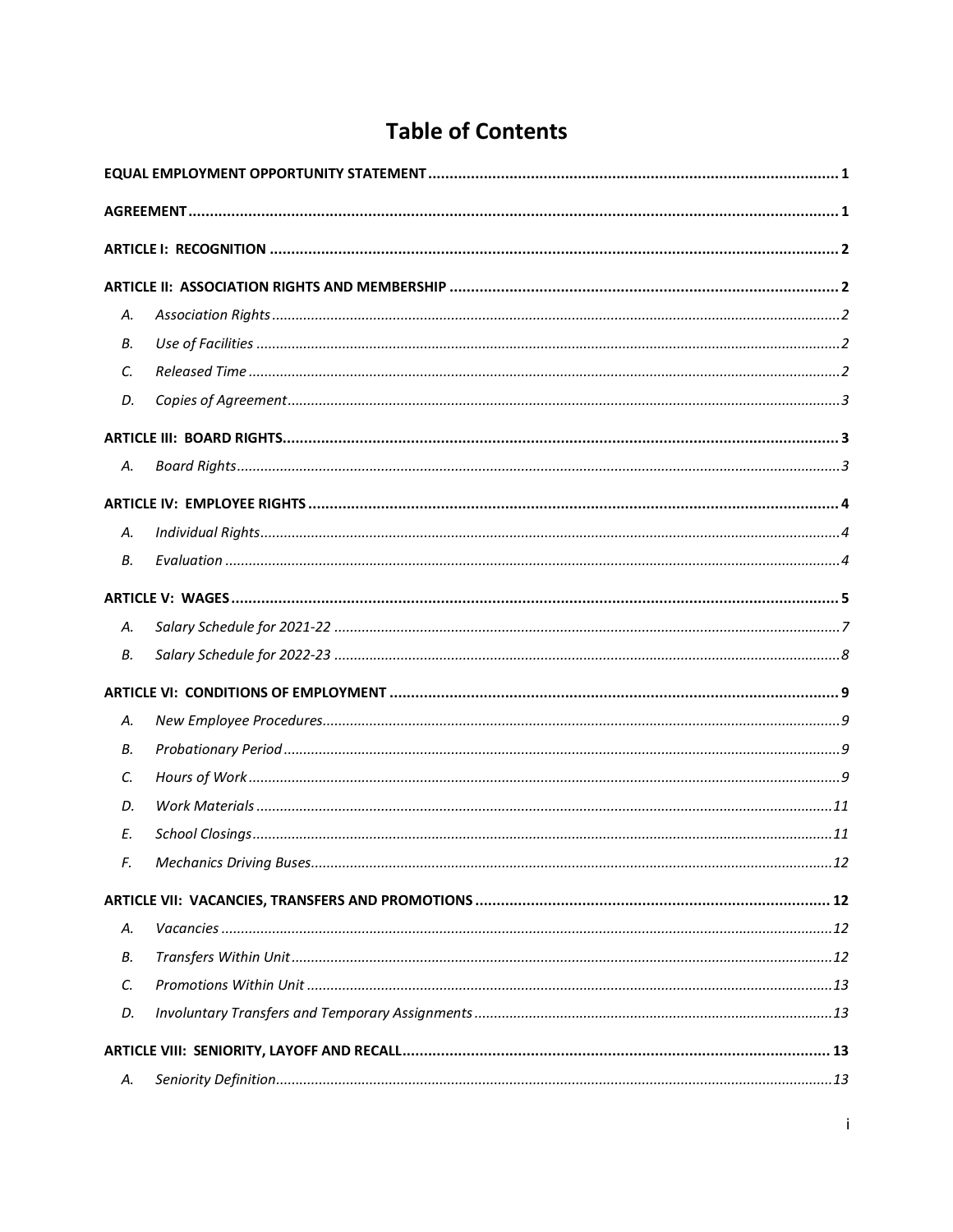| В.                        |                                                                                                           |  |
|---------------------------|-----------------------------------------------------------------------------------------------------------|--|
| C.                        |                                                                                                           |  |
| D.                        |                                                                                                           |  |
| E.                        |                                                                                                           |  |
|                           |                                                                                                           |  |
| А.                        |                                                                                                           |  |
| В.                        |                                                                                                           |  |
| C.                        |                                                                                                           |  |
| D.                        |                                                                                                           |  |
|                           |                                                                                                           |  |
| А.                        |                                                                                                           |  |
| В.                        |                                                                                                           |  |
| $\mathcal{C}$ .<br>Act 21 | General Provisions Applicable to All Unpaid Leaves of Absence Not Covered by the Family and Medical Leave |  |
| D.                        |                                                                                                           |  |
|                           |                                                                                                           |  |
|                           |                                                                                                           |  |
|                           |                                                                                                           |  |
| А.                        |                                                                                                           |  |
| В.                        |                                                                                                           |  |
| C.                        |                                                                                                           |  |
| D.                        |                                                                                                           |  |
| E.                        |                                                                                                           |  |
| F.                        |                                                                                                           |  |
| G.                        |                                                                                                           |  |
|                           |                                                                                                           |  |
|                           |                                                                                                           |  |
|                           |                                                                                                           |  |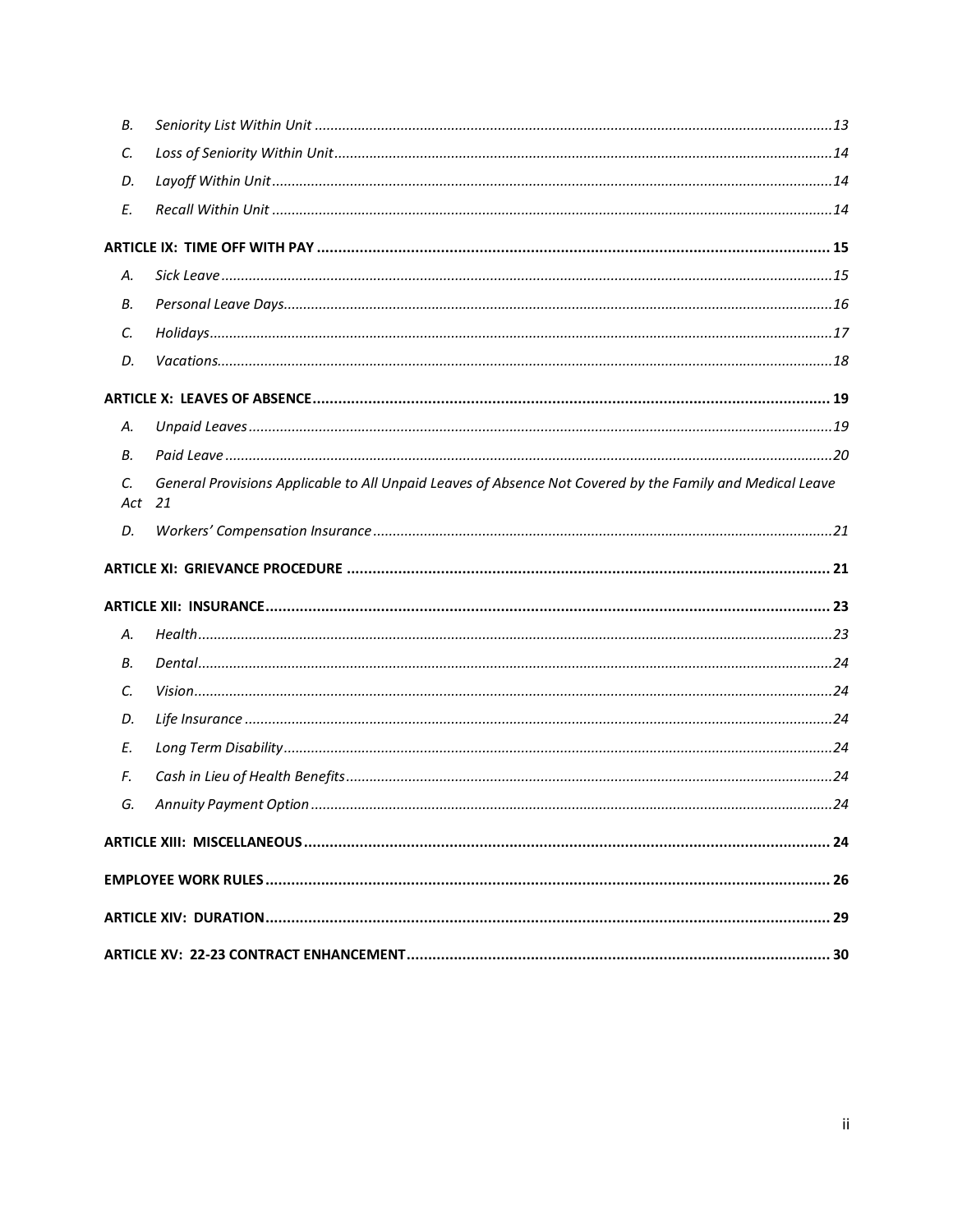#### **EQUAL EMPLOYMENT OPPORTUNITY STATEMENT**

<span id="page-3-0"></span>The Forest Hills School District Board does not discriminate on the basis of race, color, national origin, sex (including pregnancy, gender identity, or sexual orientation), religion, age, disability, genetic information, or any other protected status in its employment decision or the provision of services.

#### **AGREEMENT**

<span id="page-3-1"></span>This Agreement is entered into on July 1, 2021 by and between the Board of Education of the Forest Hills Public Schools, Kent County, Michigan, hereinafter called the "Board" and the Kent County Education Association through its local affiliate, the Forest Hills Custodial and Food Service Association, hereinafter called the "Association"; and said Agreement shall remain in effect until June 30, 2023.

This Agreement constitutes, in written form, the sole and entire existing agreement between the parties in respect to rates of pay, wages, hours of employment and other conditions of employment that shall prevail during the term of this Agreement. It supersedes all prior practices, whether oral or written, and expresses all obligations of, and restrictions imposed upon the Board and the Association. It is further understood and agreed that only the Superintendent or designee may issue policies concerning wages, hours and working conditions which are binding on the Board and then only if in writing and signed by the issuer. This contract is subject to amendment, alterations or additions only

by a subsequent written agreement between and executed by the Association and the Board. The waiver of any breach, term or condition of the Agreement by either party shall not constitute a precedent in the future enforcement of its terms and conditions. The Board shall deal with all matters not expressly covered by this contract through exercise of its management rights without prior negotiations during the life of this Agreement.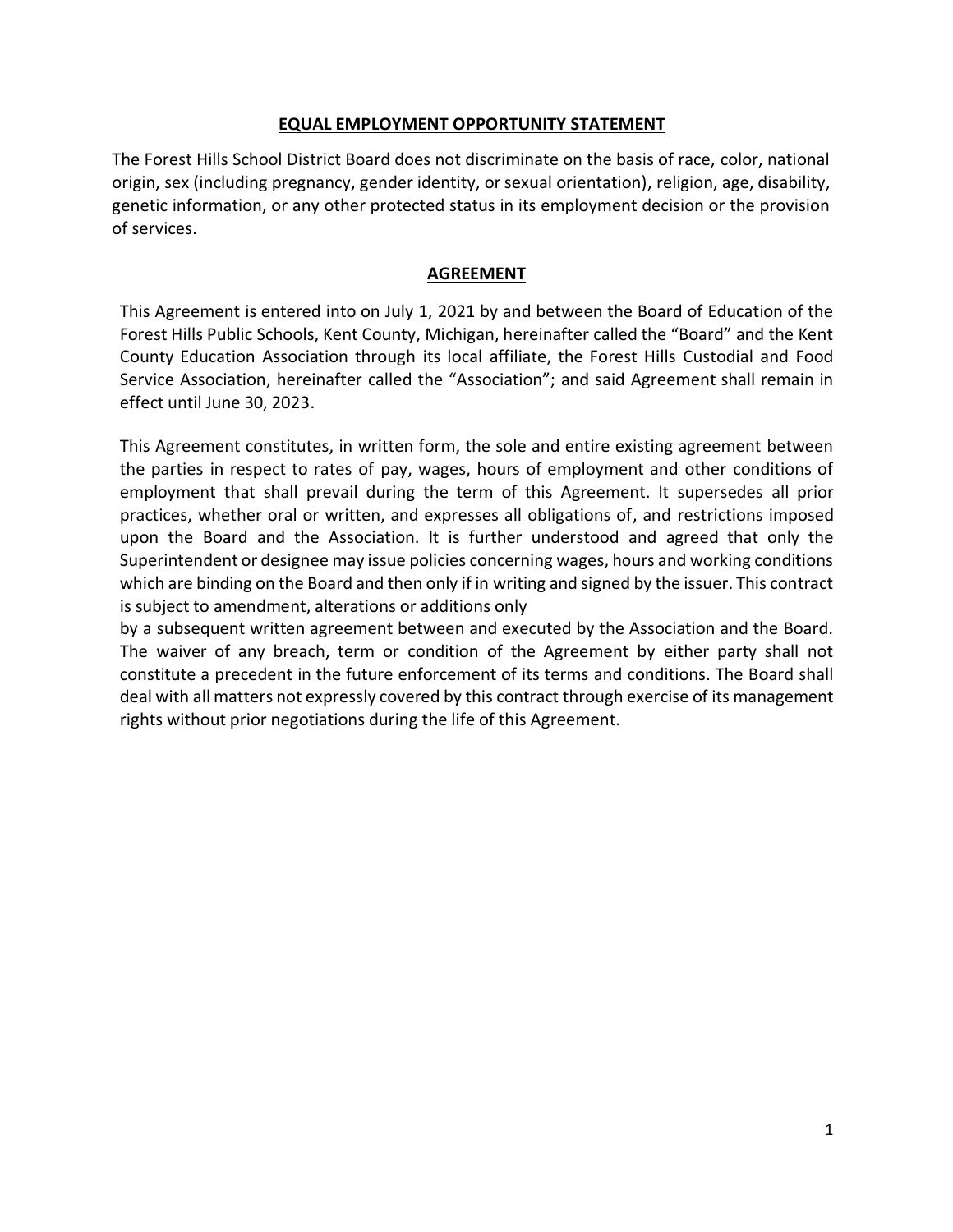#### **ARTICLE I: RECOGNITION**

<span id="page-4-0"></span>The Board hereby recognizes the Association as the sole and exclusive bargaining representative for all full and part-time school year food service employees and for all full and regular part-time custodial/maintenance employees of Forest Hills Public Schools, including head custodians, utility cleaners, maintenance employees, grounds staff, bus mechanics, mechanics helper, painter and telephone technician, and mail courier; excluding supervisory employees, instructional employees, executives, all other employees, students and substitutes. The term "employee" when used hereinafter in the Agreement shall refer to all custodial and food service bargaining unit members represented by the Association.

## **ARTICLE II: ASSOCIATION RIGHTS AND MEMBERSHIP**

## <span id="page-4-2"></span><span id="page-4-1"></span>A. **Association Rights**

The parties specifically recognize that each has the right to invoke the assistance of the Michigan Employment Relations Commission or a mediator from such public agency.

## <span id="page-4-3"></span>B. **Use of Facilities**

- 1. The Association and its members shall have the right to schedule the use of the school building facilities for the Association meetings without priority and subject to approval of the Board. After notification of intent has been given to the principal, the Association may post Association notices in any lounge.
- 2. The Association, with prior written approval from the Assistant Superintendent for Human Resources Office, may schedule with the appropriate administrator the school building facilities for Association meetings. The Association with prior written approval of the Director of Operations or the Director of Food Service, may have use of bulletin boards in the food service and custodial work rooms in the District school buildings.
- 3. The Association shall have the right to make reasonable use of telephone facilities and the internal school mail service. The use of school duplicating equipment for Association business will be permitted when done by Association officers outside of work hours and following the guidelines in the particular building where equipment is used. The Association may be expected to reimburse the costs for such duplicating services.

#### <span id="page-4-4"></span>C. **Released Time**

- 1. An employee scheduled for work during the time of an Association meeting will be released for no longer than sixty (60) minutes upon advance notification of the Supervisor. Such released time will be made up at the discretion of the Board.
- 2. The Board will release with pay, with prior written approval of the Human Resources Office, an Association representative(s) from his/her assigned duties, to help process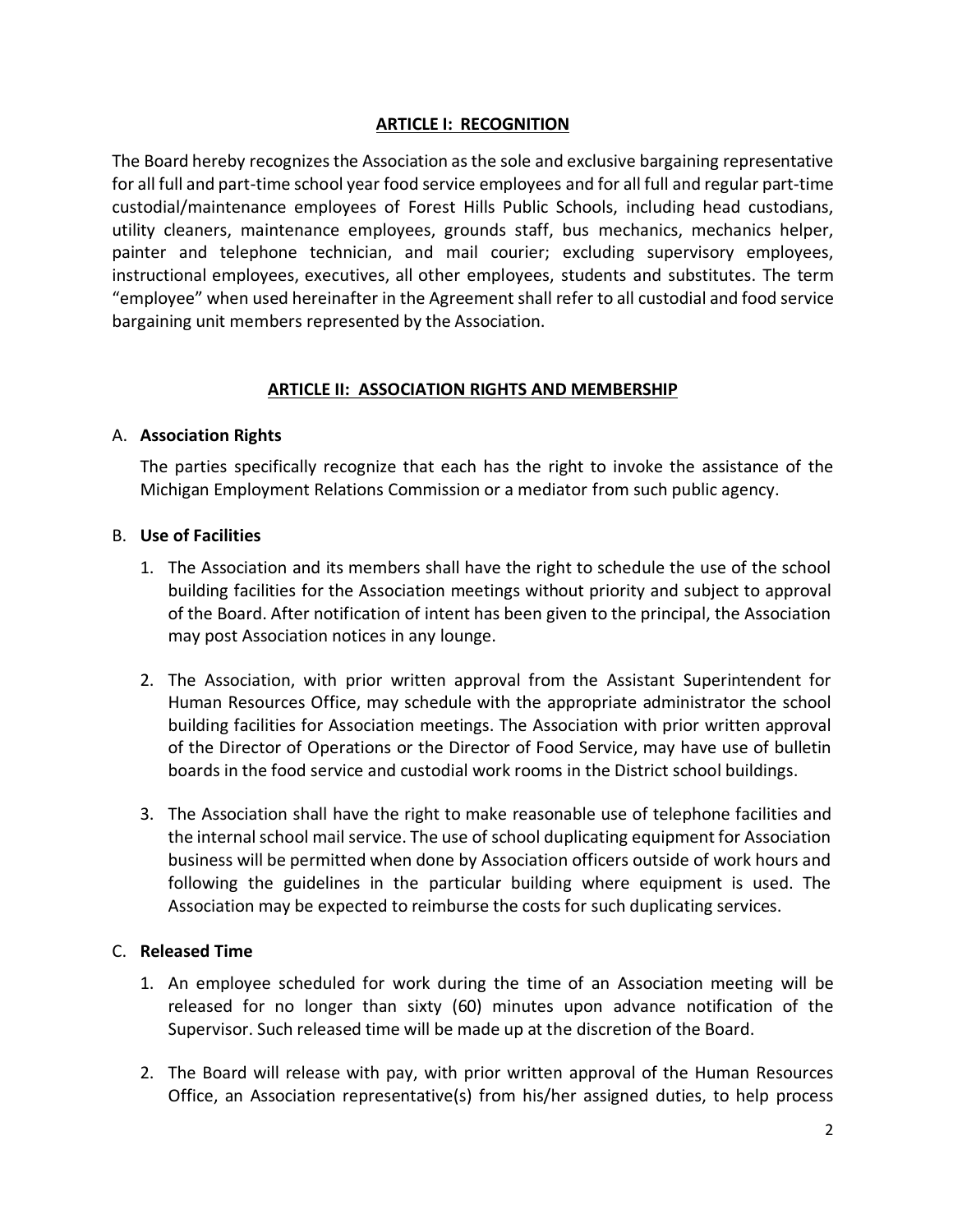grievances or other issues when it is mutually advantageous for the Board and Association to work together.

3. The Board agrees to grant up to ten (10) Association Days for the use of the Association officers and delegates to attend functions relative to the performance of their position within the Association. The local president shall monitor these days and make all requests no less than one (1) week prior to their expected usage.

## <span id="page-5-0"></span>D. **Copies of Agreement**

The Board agrees to provide an electronic copy of the contract to each member of the bargaining unit.

## **ARTICLE III: BOARD RIGHTS**

## <span id="page-5-2"></span><span id="page-5-1"></span>**A. Board Rights**

The Board, on its behalf, hereby retains and reserves unto itself, without limitations, all powers, rights, authority, duties and responsibilities conferred upon and vested in it by the Laws and Constitution of the State of Michigan and of the United States. These rights shall be exercised with the Association and shall be limited only to the specific and express terms of this Agreement. Such rights shall include without limiting the generality of the foregoing, the right:

- 1. To the executive management and administrative control of the employer and its properties and facilities and the activities of its employees.
- 2. To manage and direct the working forces, including the right to hire, promote, suspend, discharge and demote employees, transfer employees, assign work, subcontract, determine the size of the work force and to lay off employees.
- 3. To determine the services, supplies and equipment necessary to continue its operations and to determine the methods, schedules and standards of operation, the means, methods and processes of carrying on the work including the institution of new and/or improved methods or changes therein.
- 4. To adopt rules and regulations, specifically work rules, which shall be adhered to.
- 5. To determine the qualifications of employees and numbers, including physical qualifications and conditions.
- 6. To determine the number and location of its facilities, including the establishment or relocations of new buildings, departments, divisions or subdivisions, buildings or other facilities.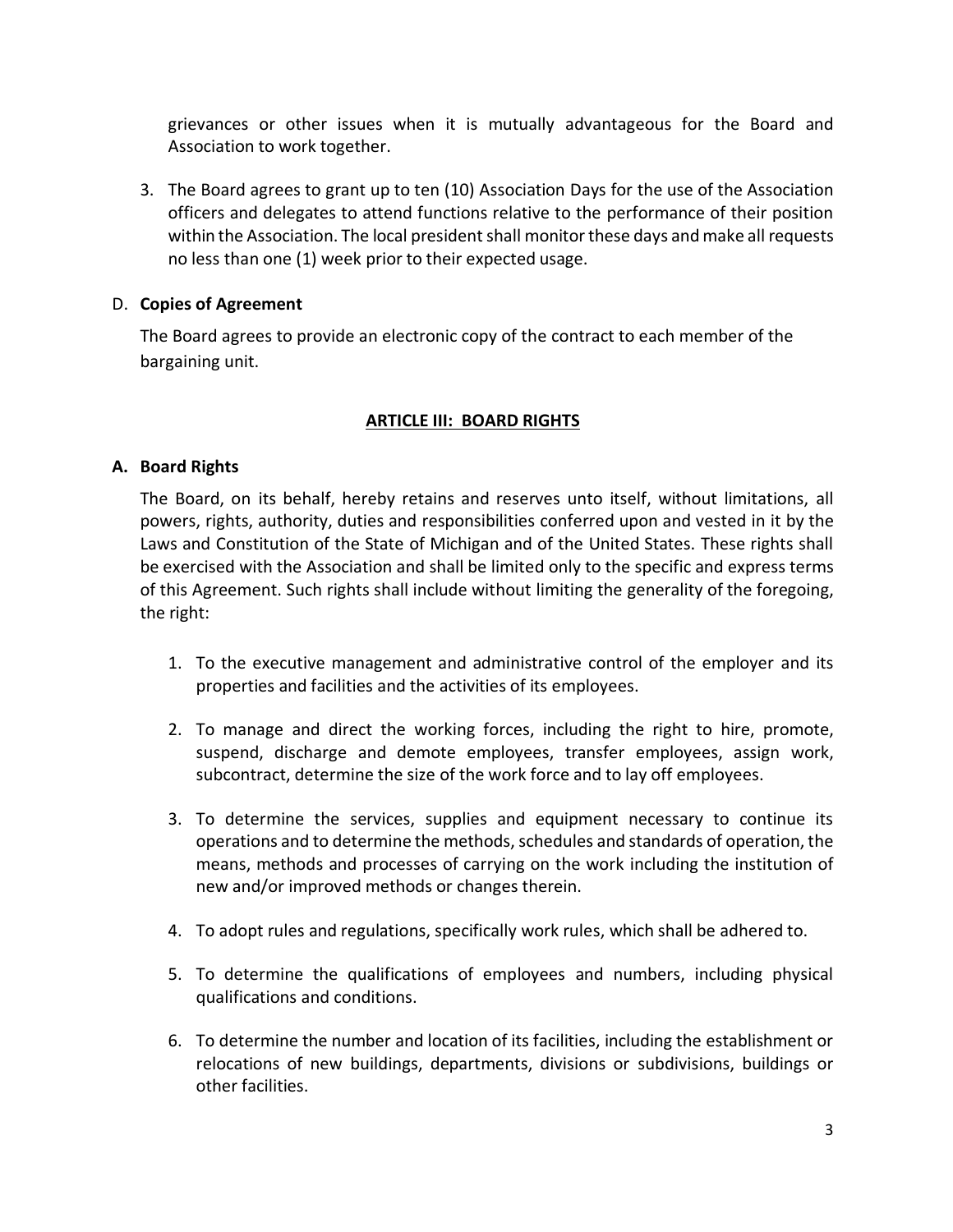- 7. To determine all financial and educational policies.
- 8. To determine the size of the management organization, its functions, authority, amount of supervision and table of organization.

#### **ARTICLE IV: EMPLOYEE RIGHTS**

## <span id="page-6-1"></span><span id="page-6-0"></span>**A. Individual Rights**

The Board shall not discharge or discipline any employee without just cause and discipline shall be in accordance of written work rules. No prior discipline or warning need be imposed on any employee before he/she is discharged or disciplined if the misconduct is so aggravated, in the opinion of the employer, as to require immediate discharge or the cause of discharge or discipline is dishonesty, drunkenness, recklessness, gross negligence, being under the influence of drugs or intoxicating beverages while on duty, or the violation of the employer's posted rules. Discharge or discipline must be by proper written notice and any employee may request an investigation as to the Board's discharge or discipline and should such investigation prove that the employee was without fault, such employee shall be reinstated with prior seniority and compensated for time such employee has been out of work; however, if the employee is found to be with fault, the penalty shall stand unchanged. Appeal for discharge or discipline must be taken within five (5) days by written grievance.

## <span id="page-6-2"></span>**B. Evaluation**

- 1. All monitoring and evaluation of the employee shall be conducted openly. Employees not on probation will be evaluated at least every other year, unless he/she receives an unsatisfactory evaluation in which case, he/she will be evaluated the following year. The Director of Operations will determine the initial rotation to begin biennial evaluations. Employees may be evaluated more frequently atthe discretion of the administration. The administration shall be responsible for conducting all custodial evaluations with input from the head custodian. The Director of Food Service will be responsible for conducting all food service evaluations with input from the building principal.
	- a. The Director of Operations will review all evaluations and provide input if needed.
	- b. If there are areas in the employee's performance which are not satisfactory, the Supervisor will bring them to the attention of the employee. If the employee does not improve his/her performance, he/she will be discharged.
	- c. Evaluations are made to assist the employee to improve his/her work techniques and skills, if necessary. Where areas of improvement are indicated, an improvement program will be implemented with the employee and his/her supervisor under the direction of the Director of Operations. In such cases, evaluations will be conducted more frequently than normal.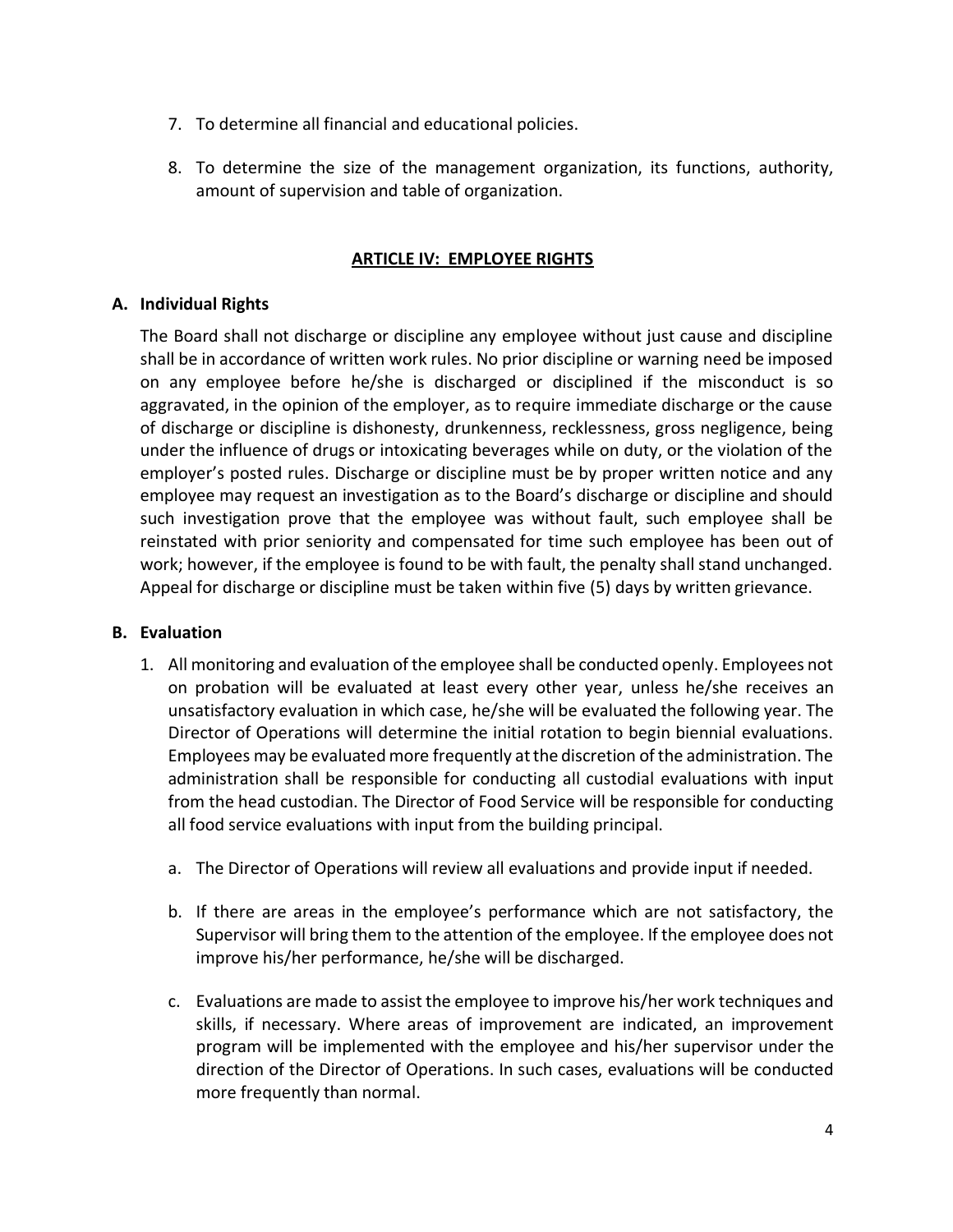## 2. Review of Personnel File

Such employee shall have the right, with proper advance notice, to review the material prepared for their file by the District, excluding pre-employment information and other material judged confidential by the Board. A representative of the Association may be requested to accompany the employee in such review.

## 3. Individual Rights for Disciplinary Matters

An employee in this bargaining unit may ask the President of the Association or designee of the President, to accompany and/or represent him/her in all disciplinary matters.

## **ARTICLE V: WAGES**

<span id="page-7-0"></span>It is the obligation of the employee to check their wages and benefits to ensure that they are being compensated appropriately. Any errors that are discovered, whether in favor of the employee or the district, will be corrected within the current fiscal year. Adjustments prior to July 1 of the current fiscal year will not be made.

Negotiations resulted in wage scales for custodial and food service employees as follows:

2021-2022:

- Steps will be granted
- Custodians, Building & Grounds, Mechanics will receive a 2.0% increase on schedule
- Cleaners will receive a \$1.50 per hour increase to the entry rate. Add \$0.15 step increment for the next two levels with step 4 receiving a \$0.50 increase from the third level
- Food Service will receive \$2.00 per hour increase to the schedule

2022-2023:

- Steps will be granted
- 2.0% increase on schedule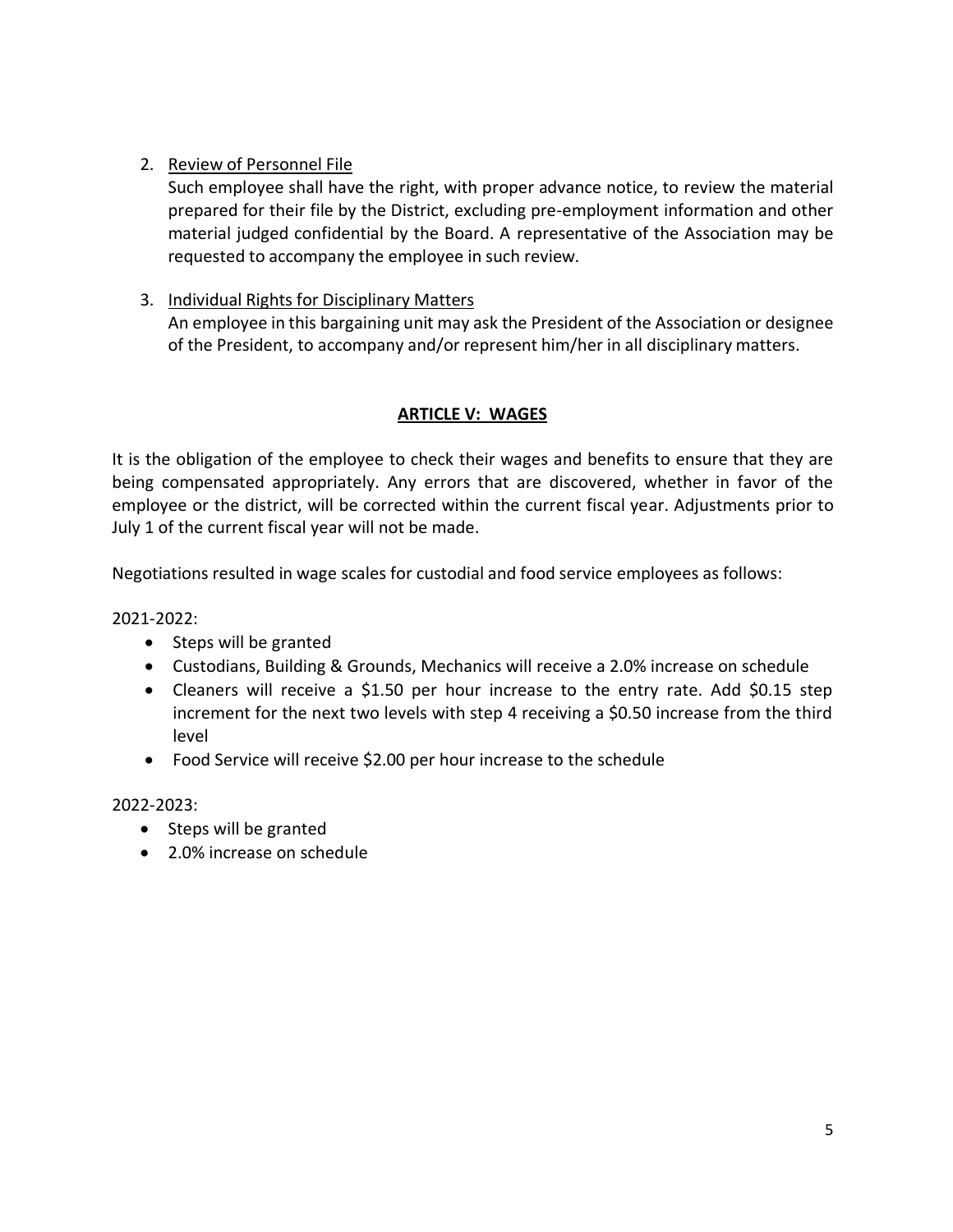# **Premiums (2016-2023)**

| <b>Position Title</b>                                                      | <b>Per Hour Rate Increase</b> |  |
|----------------------------------------------------------------------------|-------------------------------|--|
| 2nd Shift Custodian                                                        | \$.62                         |  |
| 3rd Shift Custodian                                                        | \$.82                         |  |
| 2nd / 3rd Shift Cleaner                                                    | \$.50                         |  |
| Lead Person Night Shift                                                    | \$.57                         |  |
| High School 2nd Shift Lead                                                 | \$.57                         |  |
| Middle School Custodial                                                    | \$.57                         |  |
| 2nd Shift Lead                                                             | \$.32                         |  |
| <b>Lead Person Summers</b>                                                 | \$.32                         |  |
| CHS, NHS, EHS, NT/NHMS, CW/CMS,<br>Admin/Goodwillie/FAC/CAC Head Custodian | \$1.02                        |  |
| <b>Elementary Head Custodian</b>                                           | \$.77                         |  |
| Lead Mechanic                                                              | \$.87                         |  |
| Lead Maintenance                                                           | \$.87                         |  |
| <b>Lead Grounds</b>                                                        | \$.87                         |  |
| Full-Time Food Service (30 hours or more)                                  | \$.57                         |  |
| Food Service Van Driver                                                    | \$1.07                        |  |
| Food Service Lead (Middle/High)                                            | \$.37                         |  |
| Food Service Lead (5/6)                                                    | \$.32                         |  |
| Food Service Lead (Elementary)                                             | \$.32                         |  |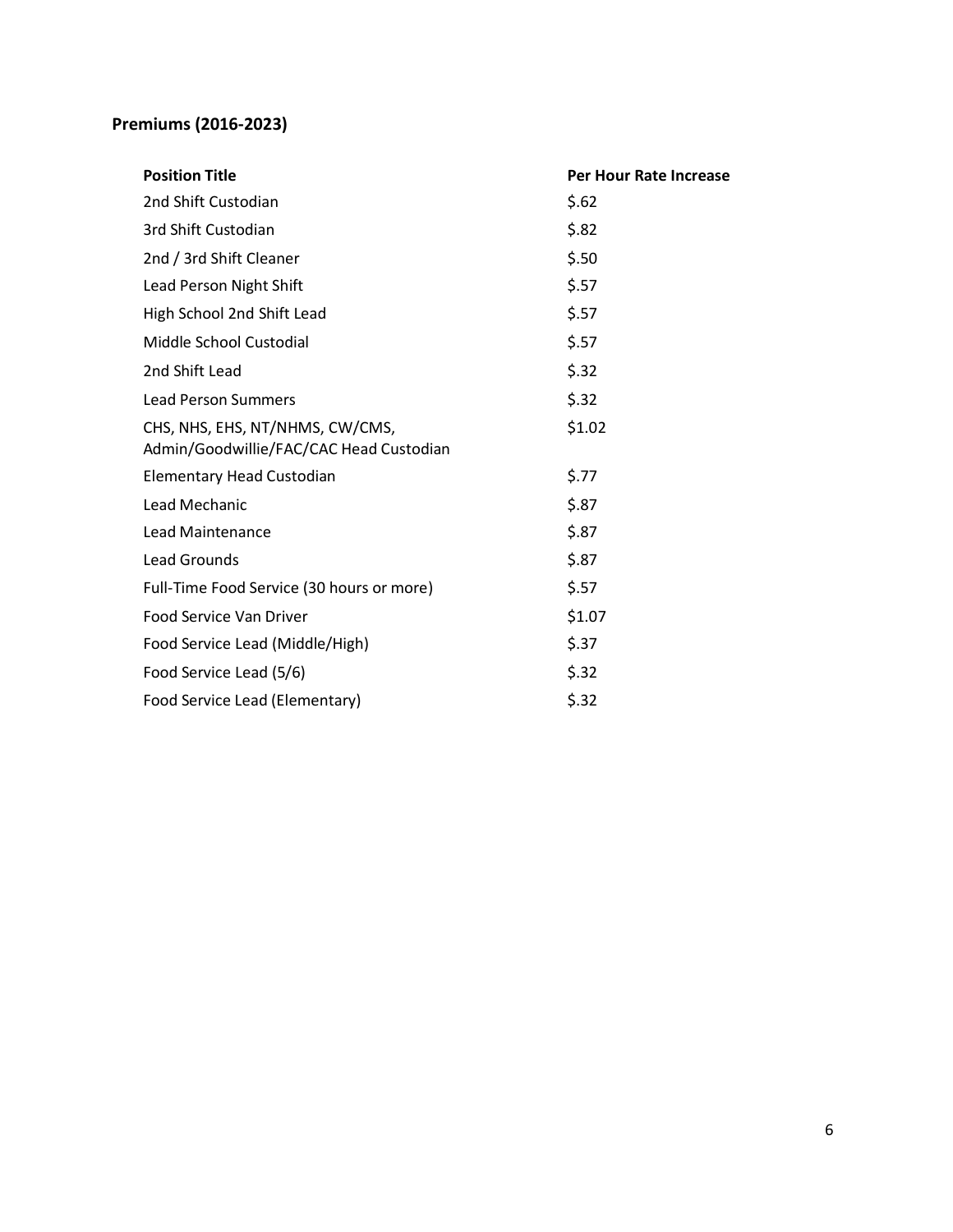## <span id="page-9-0"></span>**A. Salary Schedule for 2021 -22**

#### Cleaner s

| <b>Steps</b> | Day Cleaner Wage | Night Cleaner Wage |
|--------------|------------------|--------------------|
|              | \$13.37          | \$13.87            |
|              | \$13.52          | \$14.02            |
|              | \$13.67          | \$14.17            |
|              | \$14.17          | \$14.67            |

# **Custodians**

| <b>Steps</b> | <b>Hourly Wage</b> |
|--------------|--------------------|
| 1            | \$12.39            |
| 2            | \$14.30            |
| 3            | \$15.44            |
| 4            | \$16.51            |
| 5            | \$18.06            |
| 6            | \$18.68            |

# Head Custodians/Courier/Grounds

| <b>Steps</b> | <b>Hourly Wage</b> |
|--------------|--------------------|
|              | \$15.28            |
| 2            | \$16.19            |
| 3            | \$17.40            |
| 4            | \$18.59            |
| 5            | \$20.04            |
| 6            | \$20.62            |

# Maintenance/Mechanics

| <b>Steps</b>   | <b>Hourly Wage</b> |
|----------------|--------------------|
| 1              | \$18.14            |
| $\overline{2}$ | \$18.81            |
| 3              | \$19.95            |
| 4              | \$21.15            |
| 5              | \$22.54            |
| հ              | \$23.19            |

# Food Service Workers

| <b>Steps</b>   | <b>Hourly Wage</b> |
|----------------|--------------------|
| 1              | \$13.26            |
| $\overline{2}$ | \$13.60            |
| 3              | \$14.07            |
| 4              | \$14.53            |
| 5              | \$15.00            |
| 6              | \$15.44            |
| 7              | \$15.91            |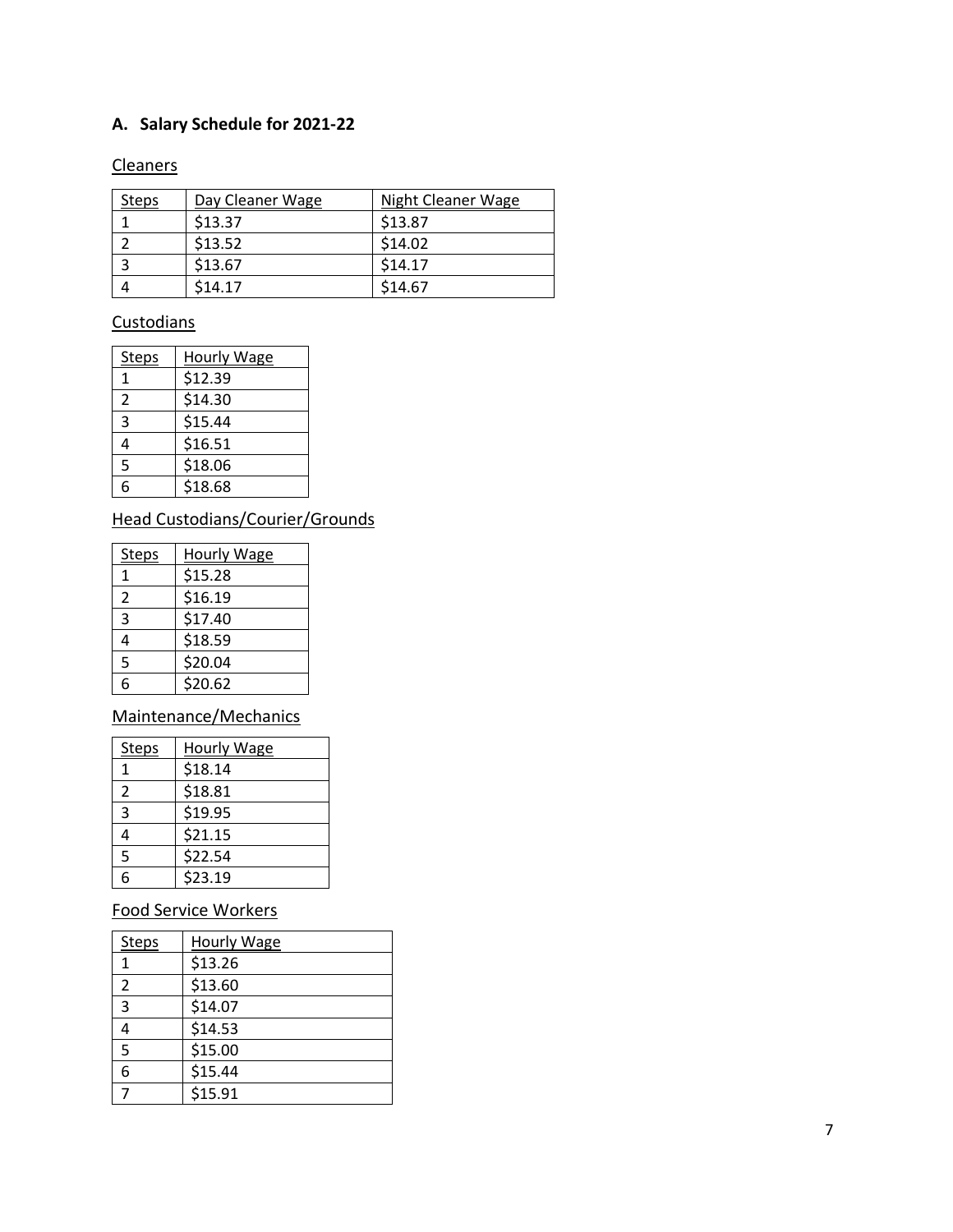## <span id="page-10-0"></span>**B. Salary Schedule for 2022-23**

#### **Cleaners**

| <b>Steps</b> | Day Cleaner Wage | <b>Night Cleaner Wage</b> |
|--------------|------------------|---------------------------|
|              | \$13.64          | \$14.14                   |
|              | \$13.79          | \$14.29                   |
|              | \$13.94          | \$14.44                   |
|              | \$14.44          | \$14.94                   |

# **Custodians**

| <b>Steps</b> | Hourly Wage |
|--------------|-------------|
| 1            | \$12.64     |
| 2            | \$14.59     |
| 3            | \$15.75     |
| 4            | \$16.84     |
| 5            | \$18.42     |
| հ            | \$19.05     |

## Head Custodians/Courier/Grounds

| <b>Steps</b> | Hourly Wage |
|--------------|-------------|
| 1            | \$15.59     |
| 2            | \$16.51     |
| 3            | \$17.75     |
| 4            | \$18.96     |
| 5            | \$20.44     |
| 6            | \$21.03     |

Maintenance/Mechanics

| <b>Steps</b> | Hourly Wage |
|--------------|-------------|
| 1            | \$18.50     |
| 2            | \$19.19     |
| 3            | \$20.35     |
|              | \$21.57     |
| 5            | \$22.99     |
| հ            | \$23.65     |

Food Service Workers

| <b>Steps</b>   | Hourly Wage |
|----------------|-------------|
| 1              | \$13.53     |
| $\overline{2}$ | \$13.87     |
| 3              | \$14.35     |
| 4              | \$14.82     |
| 5              | \$15.30     |
| 6              | \$15.75     |
|                | \$16.23     |

Longevity: Beginning of 11th year - \$.45 (anniversary date) Beginning of 16th year - additional \$.40 (anniversary date) = \$.85 Beginning of 21st year - additional \$.30 (anniversary date) = \$1.15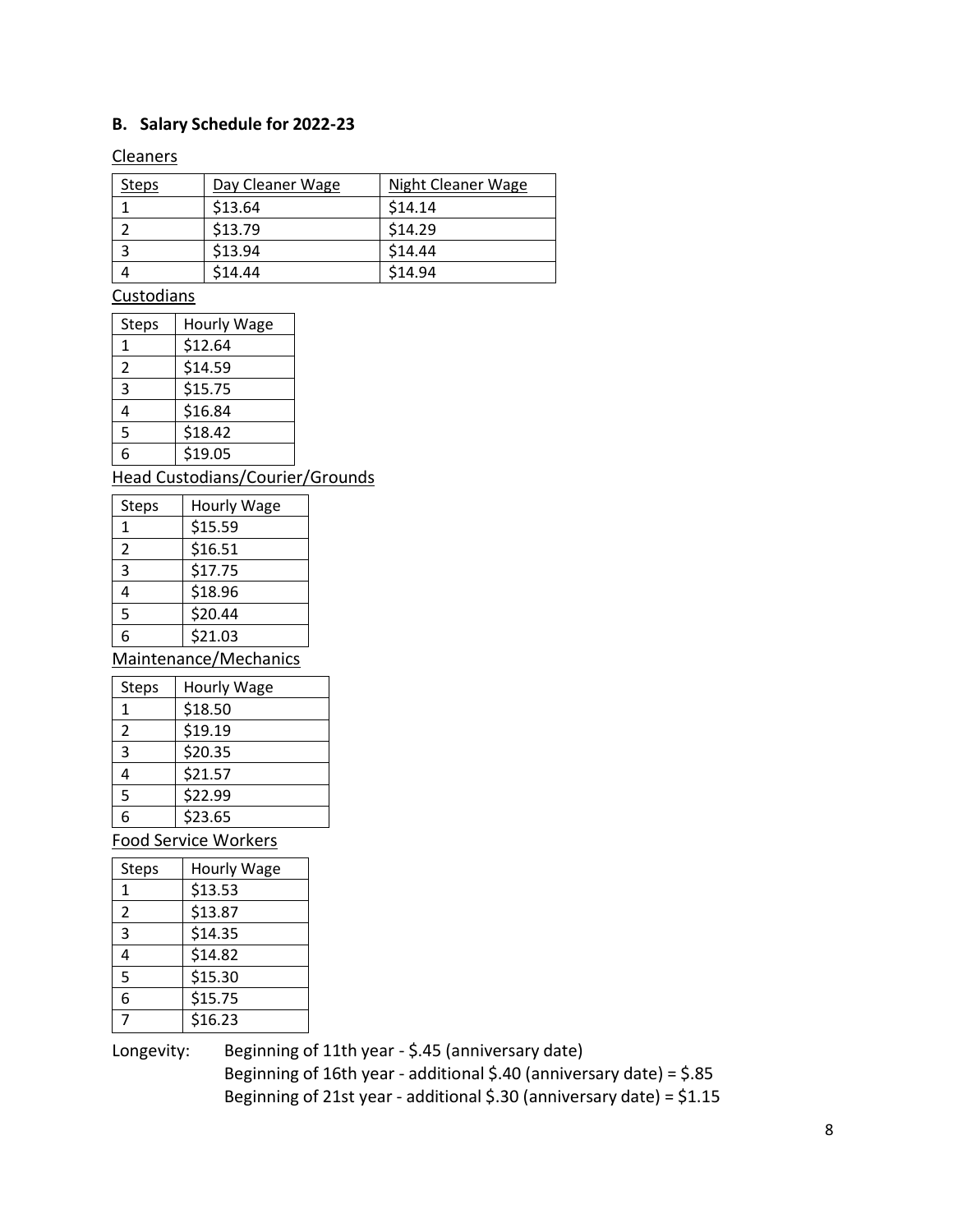## **ARTICLE VI: CONDITIONS OF EMPLOYMENT**

#### <span id="page-11-1"></span><span id="page-11-0"></span>A. **New Employee Procedures**

Employee candidates, at the Board's option, may be required to take a pre- employment physical examination at the Board's designated medical health clinic with the Board paying for the exam.

Upon notification of employment, it is the candidate's responsibility to fill out all employment and fringe benefit forms at the Human Resources Office.

#### <span id="page-11-2"></span>B. **Probationary Period**

- 1. A new employee shall be on probation forsixty (60) work days(twelve-week period). The probationary period may be decreased or increased up to a period not to exceed a total of ninety (90) days on the recommendation of the Director of Operations or Director of Food Service. The purpose of the probationary period is to provide the Board with the opportunity to determine if the employee has the ability and other attributes to qualify him/her for regular employment status. Satisfactory performance of a substitute in the same position for thirty (30) consecutive days may be recommended by the Director of Operations or Director of Food Service to have the probationary period waived.
- 2. During the probationary period, fringe benefits will not be in effect and the employee may be dismissed at the sole discretion of the Board. Evaluations will be made during this period and will be sent to the Director of Operations or the Director of Food Service for review before the employee moves to regular employment status.
- 3. Upon completion of the probationary period, the employee's name shall be added to the seniority list retroactive to the employee's most recent date of hire (when he/she first reported to work). Upon completion of the probationary period, it will be the responsibility of the employee to fill out the necessary forms at the Human Resources Office for all fringe benefits provided in this Agreement.
- 4. Newly hired food service employees will receive a minimum of four (4) hours training and newly hired food service substitutes a minimum of two (2) hours

#### <span id="page-11-3"></span>C. **Hours of Work**

1. Daily hours for food service employees will be assigned by the Director of Food Service. Daily hours for custodial/maintenance employees will be assigned by the Director of Operations for each position at the time of employment. The normal working hours for custodial/maintenance employeesshall be eight (8) hours per day, five (5) days per week, Monday through Friday. The normal working hours for cleaners shall be five (5) or eight (8) hours per day, five (5) days per week, depending on their assignment. Cleaners may be requested to perform setup and breakdown tasks.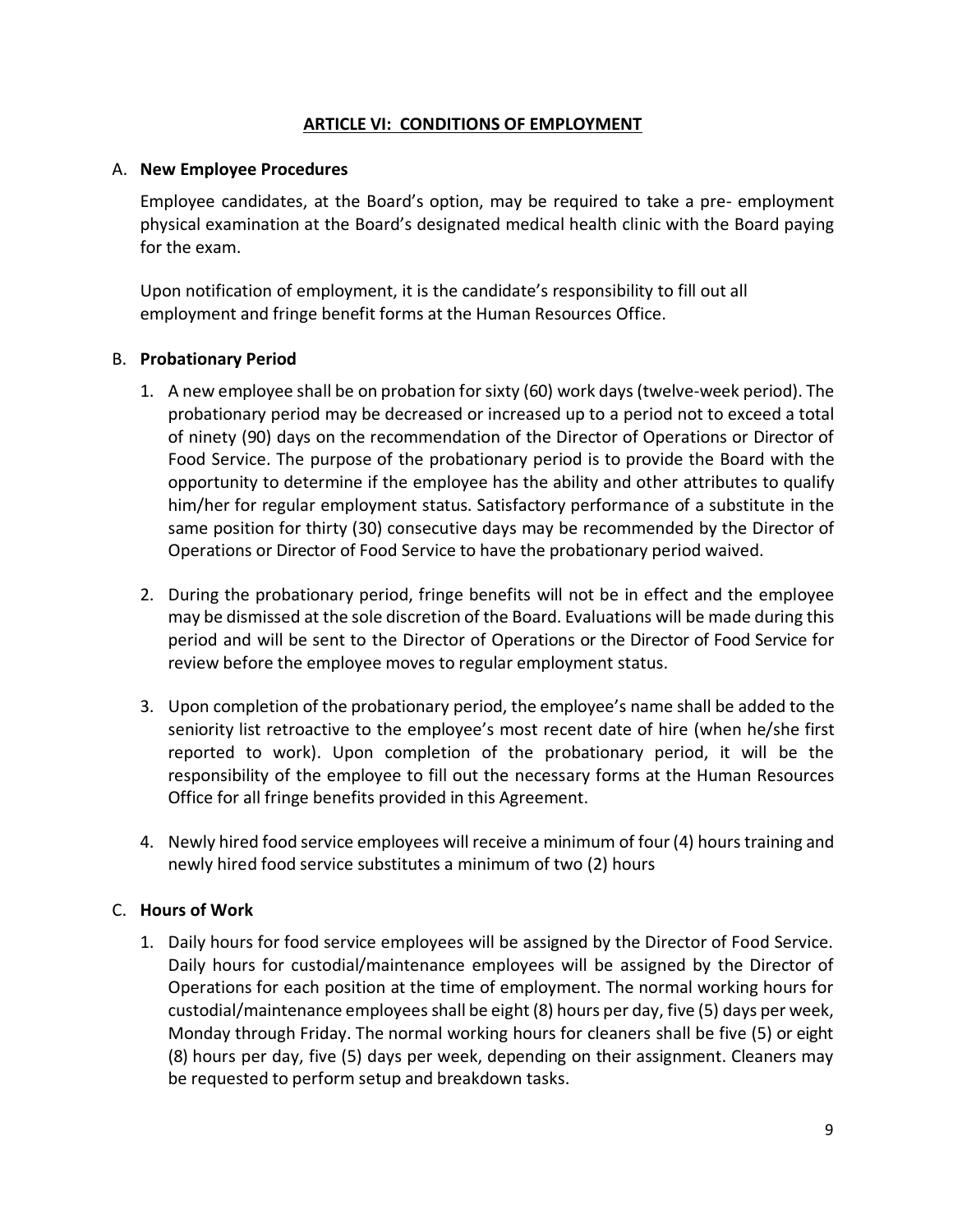Custodial/maintenance employees assigned to work at the Fine Arts Center and the Community and Aquatic Center on a regular basis will be scheduled on rotating five (5) day schedules, including Saturday as normal work days.

- 2. Each full-time, eight (8) hour per day employee will be permitted a total of one-half (30 minute) hour lunch period per day. Food service employees will be allowed one (1) lunch per day.
- 3. Each employee shall be responsible for accurately filling out their own time sheet or punching their own time card, whichever is appropriate.
- 4. Overtime
	- a. Overtime pay of one and one-half (1.5) times the regular hourly rate shall be paid on actual time worked beyond the forty (40) hour work week. (Holidays, vacation days and personal days will be deemed to be a day worked and the eight (8) hours will be figured as actual time worked.)
	- b. Food Service catering and food service employees will be paid at the regular rate of pay with overtime pay of one and one-half (1.5) paid for any time worked beyond eight (8) hours per day.
	- c. Overtime pay of one and one-half (1.5) will be paid for all hours worked on Sunday.
	- d. Time and one-half (1.5) will be paid for all hours worked on holidays if requested to do so by the Administration.
		- 1) Employees who are interested in overtime will need to submit their names on a yearly basis, during July, to the Director of Operations.
		- 2) A list of employees wanting overtime will be maintained by the building.
		- 3) Overtime will be rotated when, in the sole discretion of the Administration, rotation does not affect the quality of service being rendered.
- 5. Required Meetings/Trainings

Food service employees will be paid to attend required meetings/trainings. A minimum of one hour of pay will be guaranteed. At minimum, training time will adhere to USDA requirements.

6. Report to Work for Emergencies

If an employee is requested to report to work for an emergency, then a minimum of three (3) hours will be reported as time worked.

7. Constitution of Full-Time Employee

Custodial/maintenance employees who are assigned to work fifty-two (52) weeks per year and forty (40) hours per week will be termed 52 week full-time employees. Food service employees who are assigned for thirty-eight (38) weeks and thirty (30) hours per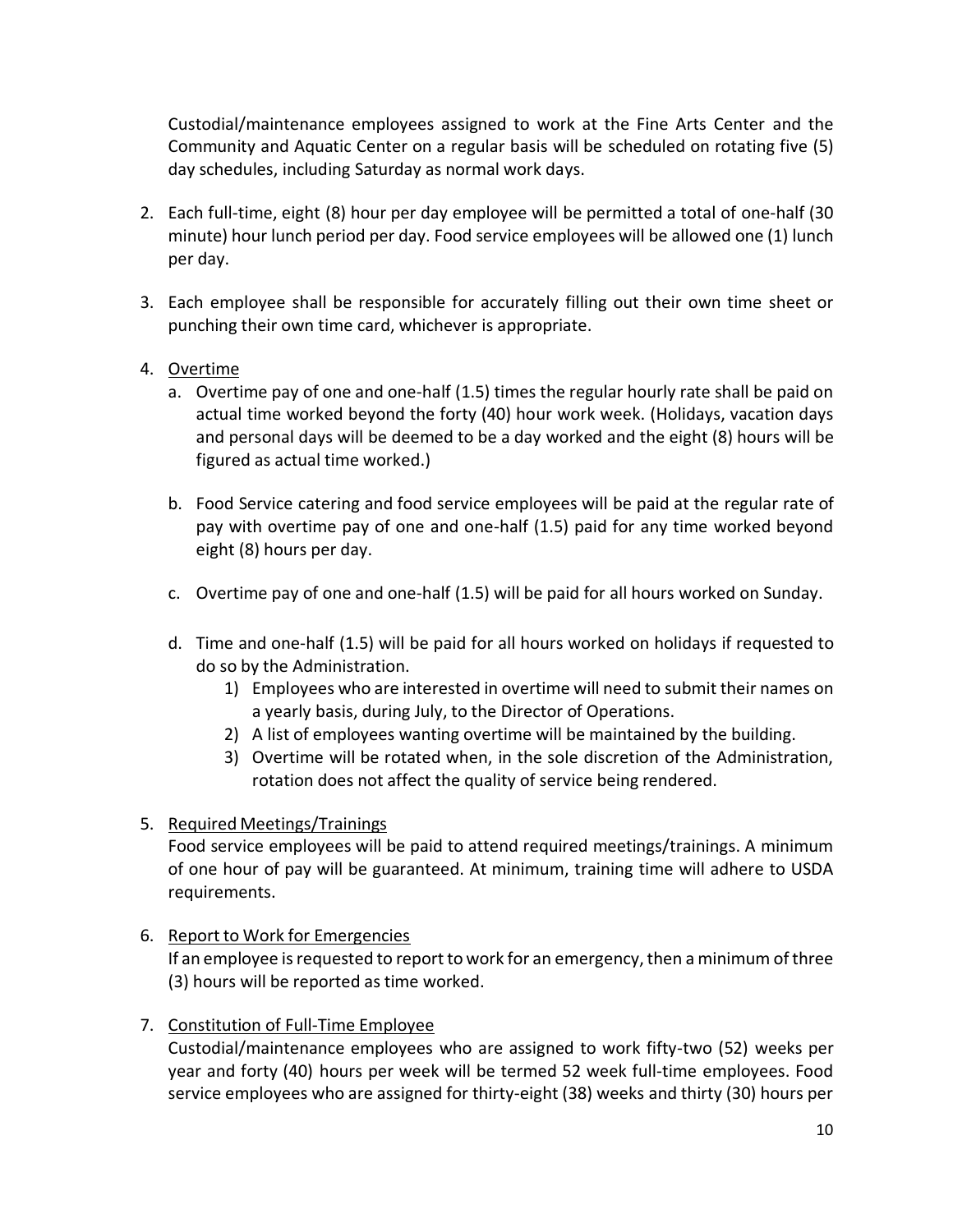week or more will be termed full-time school year employees.

## <span id="page-13-0"></span>D. **Work Materials**

- 1. The Board will reimburse the employee for the cost of courses or workshops recommended by the Board and taken by the employee to improve performance. Such reimbursable expenses must be approved in advance by the administration.
- 2. The Board will provide an annual reimbursement of \$350 to all bus mechanic personnel and \$250 for all maintenance personnel for the use and replacement of personal tools and equipment used on the job.
- 3. It is the responsibility of each employee to meet and maintain the qualifications, as well as a license if a license is required, in a specific job description.

## 4. Uniform Allowance

As long as the Board requires uniforms to be worn by employees covered by this Agreement, the Board will provide the uniforms as follows:

- a. Non-probationary staff members, during their first year, will be provided \$140 to purchase uniforms (shirts/pants) for custodial employees utilizing the online ordering system and three (3) tops for food service employees.
- b. Each year thereafter, \$115 will be provided for custodial employees utilizing the online ordering system and two (2) tops for food service employees.
- c. A rental uniform service will be provided in lieu of purchased uniforms for bus mechanics, grounds and maintenance personnel. Custodians, cleaners, building and grounds, and mechanics are expected to wear uniforms during the school year. In the summer months, knee-length shorts may be worn in place of pants but the uniform top will still be required.
- d. Food service employees will be provided a \$60.00 shoe allowance annually. Employees are required to purchase shoes with slip resistant soles. The Director of Food Service will submit a request in writing to the Assistant Superintendent for Human Resources for the approval and processing of employee shoe allowances by November 1 of each year and for each employee hired after that date at the completion of the employee's probationary period.

## <span id="page-13-1"></span>E. **School Closings**

On daysthat schools are closed for unscheduled reasons, custodial/maintenance employees are expected to work unless notified otherwise by the Administration. Food service employees are not expected to work unless notified otherwise by the Administration.

Food service, custodial, maintenance, and grounds employees and mechanics who do not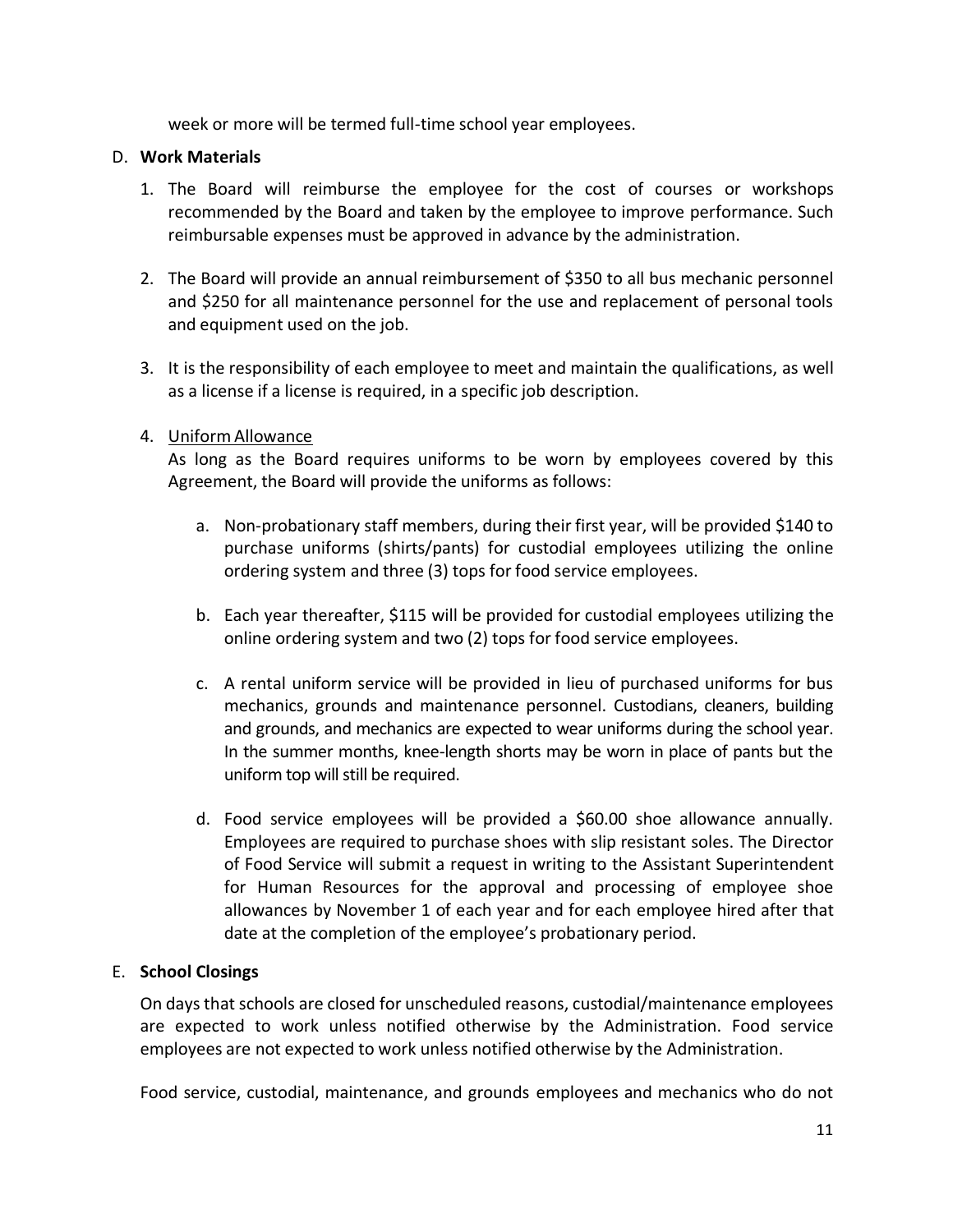work on inclement weather days may use personal or vacation time to compensate for lost pay. In the event that the Superintendent deems the weather situation to be severe enough that the entire district is closed and employees are notified to stay home, all employees will be paid for their regularly scheduled hours for the day.

#### <span id="page-14-0"></span>F. **Mechanics Driving Buses**

When mechanics are asked to drive a bus in an emergency situation, they will be paid \$10.00 per run and every effort will be made to give the mechanic the shortest run available.

## **ARTICLE VII: VACANCIES, TRANSFERS AND PROMOTIONS**

#### <span id="page-14-2"></span><span id="page-14-1"></span>**A. Vacancies**

A vacancy shall be considered to be an open position created by retirement, resignation, termination or a newly created position in the unit. If the position is to be filled, it will be posted within sixty (60) work days of the opening. All vacancies shall be posted in a conspicuous place in each building of the District at least five (5) work days before the vacancy is advertised publicly or filled permanently. Postings shall contain a job description, the work location and the hours expected to be worked. A copy of all District postings shall also be forwarded to the Association's local president. The Board will maintain a base number of employees throughout the duration of this contract, in which staffing and economic issues will be discussed through the problem-solving meetings with representatives from both parties.

The Problem-Solving representatives will discuss vacancies and positions that will be filled with a "cleaner" at five (5) hours per day.

#### <span id="page-14-3"></span>**B. Transfers Within Unit**

- 1. Whenever an employee isinterested in being considered for a vacancy or an assignment, he/she shall file a written statement of interest within the time limits of the posting to the Human Resources Office.
- 2. Vacancies will be filled with the most qualified applicant in the judgment of the Board. Seniority will be considered when applying within the same pay classification, as will prior work experience, prior work record, job knowledge and interpersonal skills.
- 3. Each employee who is moved to a new position will considered to be under a probationary period for no longer than thirty (30) work days in the new position. If the employee's performance is not satisfactory, he/she shall be returned to a position similar to the employee's original position.
- 4. It is the Board's intent to grant transfers to vacancies posted among present employees first, provided there are candidates who are qualified in the sole judgment of the Board.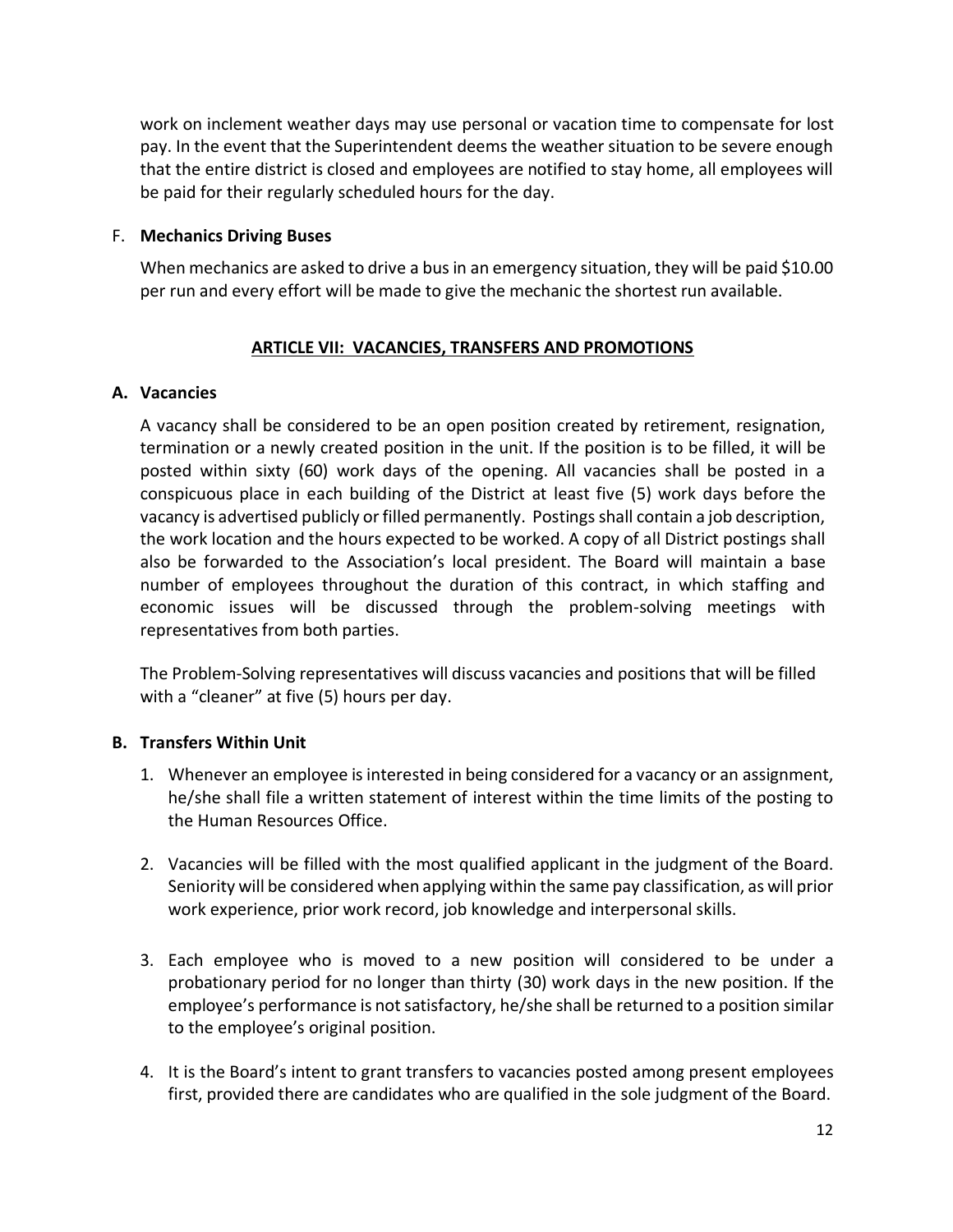## <span id="page-15-0"></span>**C. Promotions Within Unit**

- 1. Any employee requesting a transfer or assignment to a position in a higher classification or supervisory position may be required to participate in interviews, tests and provide appropriate recommendations according to the position vacant.
- 2. The Board reserves the right to final determination of the selection of a candidate; however, it is the Board's intent to fill said position from within the District if at all possible before seeking outside candidates for the position.

## <span id="page-15-1"></span>**D. Involuntary Transfers and Temporary Assignments**

- 1. The parties agree that involuntary transfers of employees are to be minimized and avoided whenever possible.
- 2. Employees who are temporarily transferred to another position will have their hourly rate adjusted upward after one (1) work day. In no case will pay be adjusted to a lower rate on temporary transfers.
- 3. Permanent transfers will result in an immediate higher wage rate if the new job classification has a higher wage schedule. If transferred to a lower classification, the employee will be moved to the lower pay schedule at the end of the fiscal year, June 30.

## **ARTICLE VIII: SENIORITY, LAYOFF AND RECALL**

## <span id="page-15-3"></span><span id="page-15-2"></span>**A. Seniority Definition**

- 1. Seniority shall be defined as the length of continuous service in the bargaining unit with the District since the employee's most recent date of hire in a bargaining unit permanent position.
- 2. Seniority will not accrue while the employee is on an unpaid leave of absence or layoff, nor will it accrue beyond ninety (90) work days, if an employee is on Workers' Compensation; however, none of these shall be considered a break in "continuous service".

#### <span id="page-15-4"></span>**B. Seniority List Within Unit**

- 1. A seniority list shall be updated and posted upon written request of the President of the Association for all bargaining unit members establishing the effective, as well as any corrected, date of employee's most recent date of hire. An employee's standing on the published list will be final unless protested, in writing, to the Human Resources Office not later than thirty (30) calendar days after the list has been posted.
- 2. Employees hired the same day will be listed alphabetically by surname, provided, that no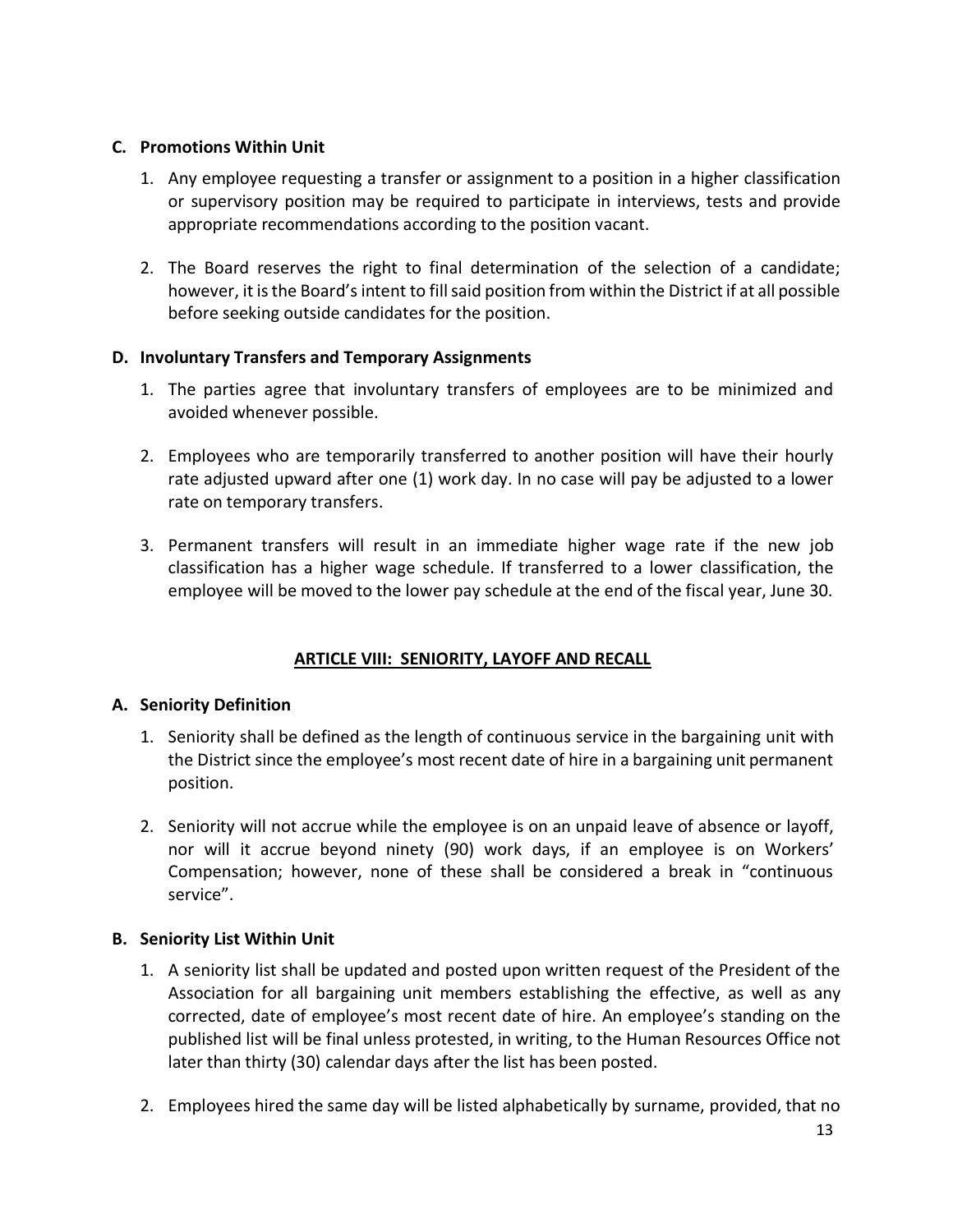employee may advance on the seniority list by name change.

## <span id="page-16-0"></span>**C. Loss of Seniority Within Unit**

- 1. The employee retires, quits or is discharged.
- 2. The employee is absent from work for two (2) consecutive work days without notifying the immediate supervisor of the reason for the absence.
- 3. The employee does not return from layoff status within ten (10) work days from the date of recall providing the person is currently employed elsewhere.

## <span id="page-16-1"></span>**D. Layoff Within Unit**

Layoff shall be defined as a reduction in work force. In the event the Board, at its discretion, determines that a layoff is necessary, it shall:

- 1. Meet with the Association to see if any member(s) of the unit is/are interested in reducing their normal eight (8) hour daily work shift. If positions are "job shared,"they must be agreed to by both the Board and the Association.
- 2. Request volunteers in manner deemed appropriate by the Board.
- 3. Layoff probationary employees providing current employees are qualified for the position.
- 4. If additional layoffs are required, employees will be laid off in reserve order of seniority providing, in the sole judgment of the Board, another employee with more seniority has job classification, seniority will always prevail.

## <span id="page-16-2"></span>**E. Recall Within Unit**

- 1. The order of recalling laid off employees shall be in the inverse order in which the employees are laid off and shall be subject to the same conditions of layoff as cited in Article VIII, D.
- 2. Notices of recall shall be sent by certified mail to the employee's last known address as shown on the Board's records. It shall be the obligation of the employee to provide the Board with a current address and telephone number. A recalled employee shall give notice of intent to return to work within three (3) work days and shall return within ten (10) work days providing such individual is currently employed elsewhere or such employee's employment shall be terminated without recourse to this Agreement.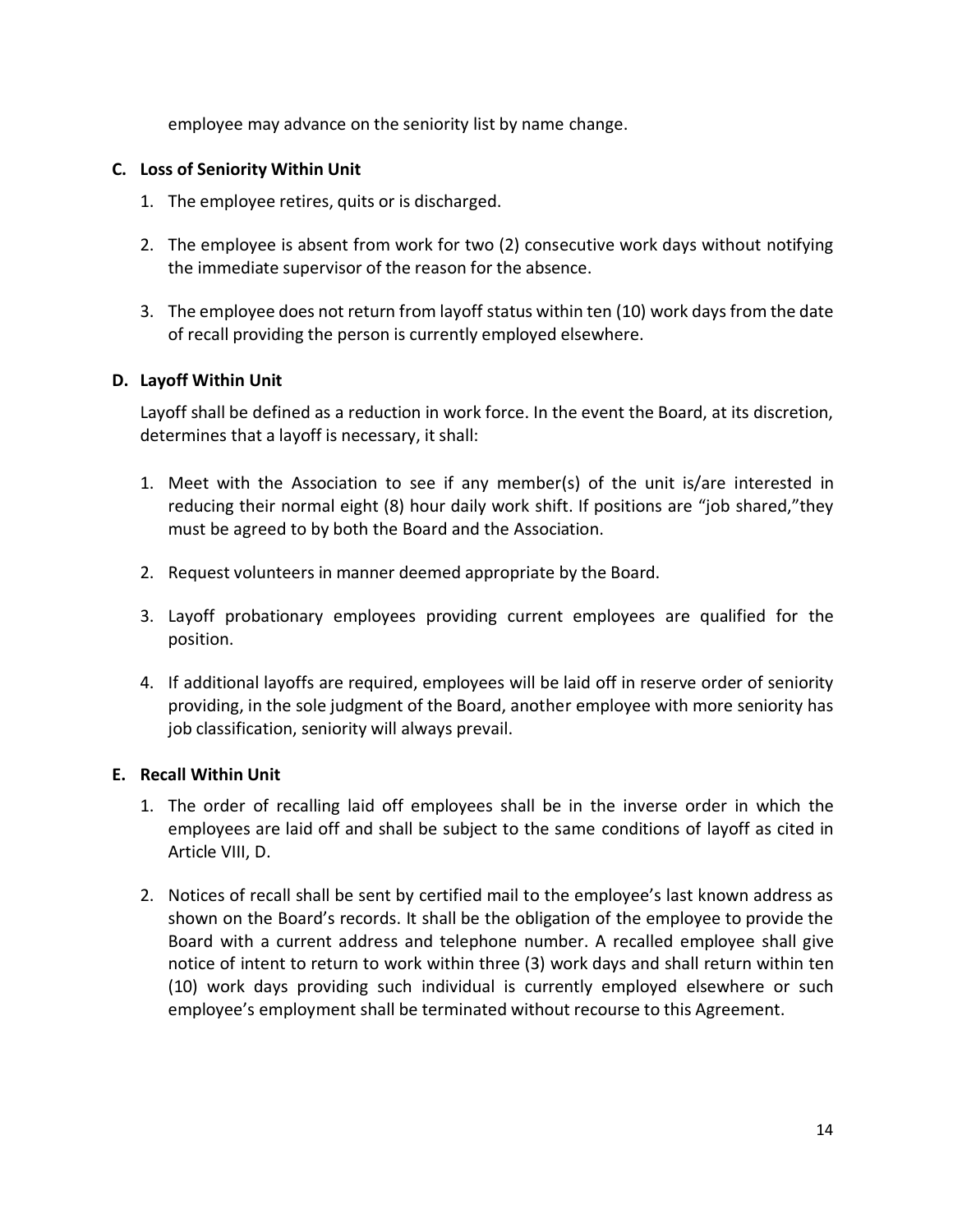#### **ARTICLE IX: TIME OFF WITH PAY**

#### <span id="page-17-1"></span><span id="page-17-0"></span>**A. Sick Leave**

1. Upon completion of the probationary period, an employee (excluding cleaners) will earn one (1) day of sick leave per month worked equal to the number of hours worked per day, not including overtime. Sick leave days shall be accumulated without limit.

## 2. Custodial/Maintenance Employees

If a custodial/maintenance employee is unavailable for work for personal illness, he/she must:

| <b>Shift</b>       | <b>Instructions</b>                          |
|--------------------|----------------------------------------------|
| Day Shift          | Call immediate supervisor at least one hour  |
|                    | before their established starting time.      |
| Second Shift       | Call immediate supervisor at least two hours |
|                    | before their established starting time.      |
| <b>Third Shift</b> | Call the Director of Operations by 3:00 p.m. |
|                    | so a substitute can be called as needed.     |
| Grounds            | Call the Director of Operations by 3:00 p.m. |
|                    | so a substitute can be called as needed.     |

## 3. Food Service Employees

If a food service employee is unavailable for work for personal illness, they must call the Director of Food Service at least two (2) hours before their established starting time.

#### 4. Pay for Sick Leave

Sick leave will be paid at the employee's established wage.

#### 5. Verification of Sick Leave

The Director of Operations or the Director of Food Service may request a physician's statement the use of sick-day time is in question.

#### 6. Use of Sick Leave

Sick leave may be used for serious injury or illness in the immediate family.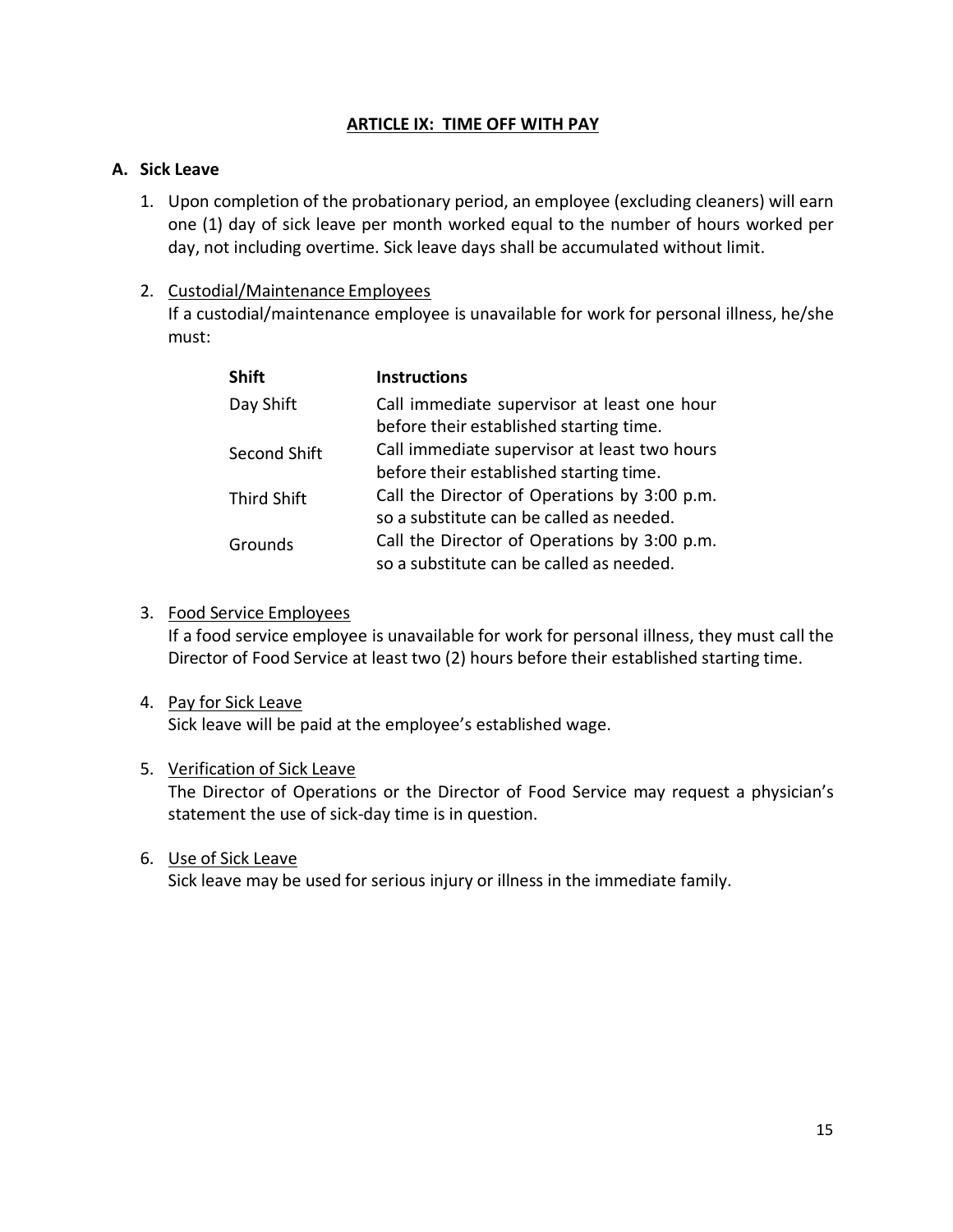## 7. Sick Leave Pay at Retirement

At the time ofretirement of employment, if an employee has accumulated sick leave, the Board will pay a bonus as follows:

| Sick Leave Hours | <b>Lump Sum Payment</b> |
|------------------|-------------------------|
| 400 hours        | \$900                   |
| 536 hours        | \$1,200                 |
| 664 hours        | \$1,500                 |
| 800 hours        | \$1,800                 |
| 920 hours        | \$2,100                 |

8. A unit member shall earn an additional Floating Holiday if they do not use any sick days within a 12-month period. Such earned time must be used on any non-student day within the following school year or it will be forfeited. The timeline for the Attendance Bonus shall be July 1 to June 30 of each year.

An exception shall be extended to those members who use their sick leave for bereavement purposes. In such cases, members will be held harmless and considered eligible for the Attendance Floating Holiday.

#### <span id="page-18-0"></span>**B. Personal Leave Days**

- 1. Three (3) personal leave days per year may be used for business that cannot be conducted outside the normal work day forfifty-two (52) week employees. Four personal leave days per year may be used for business that cannot be conducted outside the normal work day for Food Service employees. Requests for personal leave days must be submitted on the proper form five (5) work days in advance, except in the case of emergencies, to the Director of Operations or the Director of Food Service, as appropriate. One (1) unused personal leave day may be carried over to the following year for an annual maximum of four (4) personal leave days for fifty-two (52) week employees. Additional personal leave days not utilized by fifty-two (52) week employees during the contract year will be converted to sick leave for the following year. Three (3) personal leave days not utilized by Food Service employees during the contract year will be converted to sick leave for the following year. During the Open Enrollment period, the third personal leave day may be sold under the Flexible Benefit Plan. It is the responsibility of the employee to notify the District's Benefit Office during the Open Enrollment period.
- 2. Requests for personal leave day before or after a holiday break will be granted on a lottery basis as of September 1 of each year. No more than 10% of the bargaining unit members may request a personal leave day on the days listed above and granting of such time is dependent on the availability of substitutes when necessary.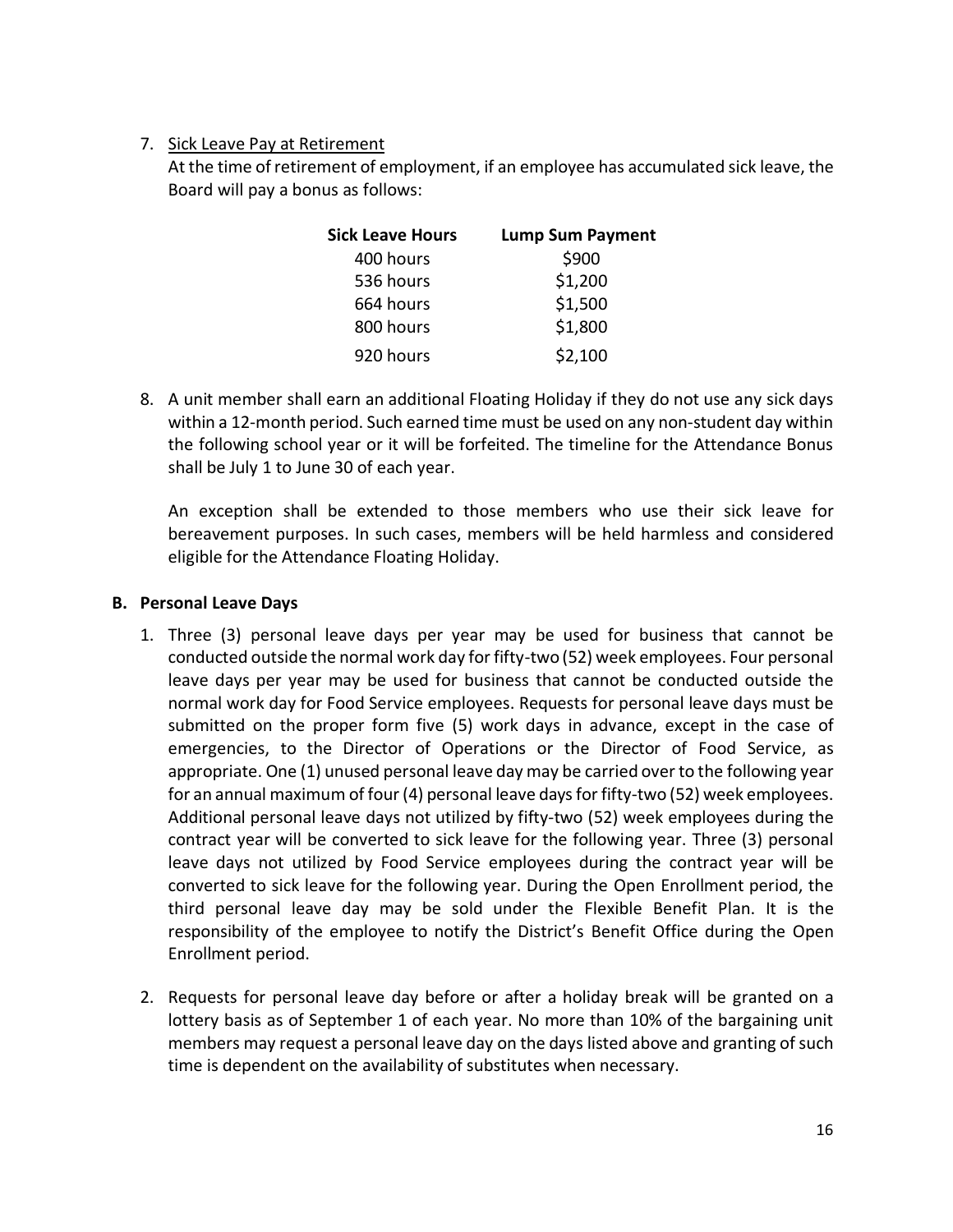## <span id="page-19-0"></span>**C. Holidays**

## 1. Custodial/Maintenance/Cleaners Employees

All full-time fifty-two (52) week custodial/maintenance employees and five or eight-hour utility cleaners who have completed their probationary period will be paid at their regular rate of pay if they work (or if they are on a scheduled vacation day) the last regularly scheduled work day preceding the holiday and the first regularly scheduled work day after the holiday. These employees then qualify for the following paid holidays:

> Fourth of July Labor Day Thanksgiving Day Friday after Thanksgiving Day\* Christmas and one other day\*\* New Year's Day and one other day\*\* Memorial Day Good Friday (if school is not scheduled on the district calendar)

\*This day may vary depending on the activities and custodial needs at each school.

\*\*If the holiday falls on a Saturday, the Friday preceding will be the designated holiday. If the holiday falls on a Sunday, the following Monday will be the designated holiday.

## 2. Food Service Employees

Food service employees will be paid at their regular rate for the following holidays if they work the last regularly scheduled work day preceding the holiday and the first regularly scheduled work day after the holiday:

> Labor Day Thanksgiving Day Friday after Thanksgiving Day Christmas Eve Day Christmas Day New Year's Eve New Year's Day Good Friday (when scheduled on school calendar) Memorial Day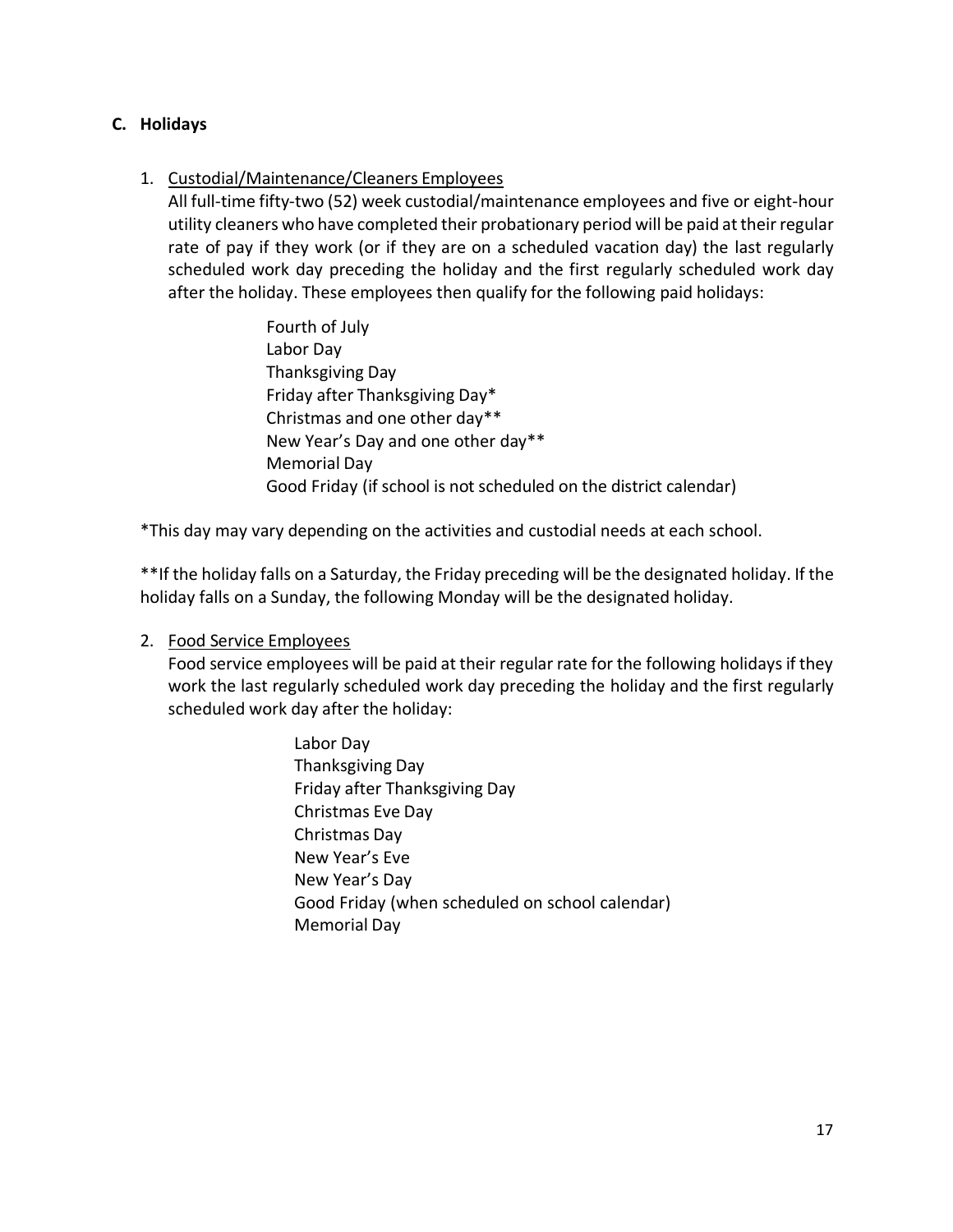#### <span id="page-20-0"></span>**D. Vacations**

1. Employees are entitled to receive paid vacation based on seniority within the District as of the anniversary date of employment in a permanent position.

## 2. Food Service Employees

School year food service employees shall be entitled to the following paid vacation schedule:

- a. Food Service Employees who have completed eight (8) or more years of service will receive a week equal to five (5) work days of paid vacation for Holiday break based on their current weekly hours and rate of pay.
- b. Food Service Employees who have completed twelve (12) or more years of service will receive two (2) additional days of paid vacation on two non-scheduled workdays based on their current daily hours and rate of pay.

## 3. 52 Week Custodial/Maintenance Employees

The Board shall grant paid vacation in accordance with the following schedule to eligible full-time fifty-two (52) week employees, based on their anniversary date in a permanent position:

| Seniority                   | <b>Vacation Hours</b> |
|-----------------------------|-----------------------|
| 1 Year*                     | 5 Days                |
| 2 Years                     | 10 Days               |
| 5 Years                     | 15 Days               |
| 6 Years                     | 16 Days               |
| 7 Years                     | 17 Days               |
| 8 Years                     | 18 Days               |
| 9 Years                     | 19 Days               |
| 10 Years                    | 20 Days               |
| 20 Years                    | 21 Days               |
| 21 Years                    | 22 Days               |
| 22 Years (effective 7/1/05) | 23 Days               |
| 23 Years (effective 7/1/06) | 24 Days               |
| 24 Years (effective 7/1/06) | 25 Days               |

*\*(1,040 or more hours worked by end of fiscal year or if not, allocation will be prorated)*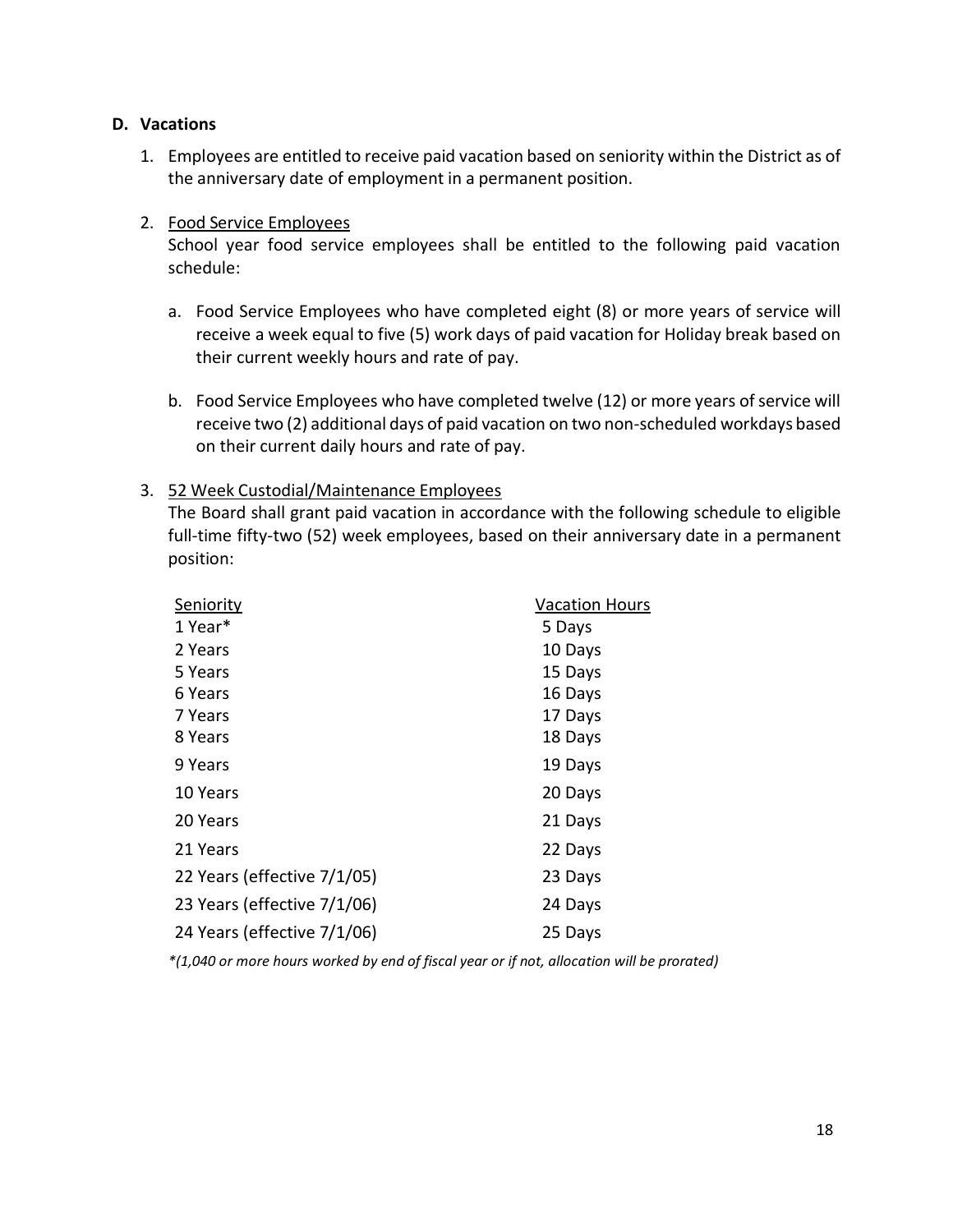## 4. Provision for Vacation Day Use

- a. Granted vacation days must be used during the fiscal year and cannot be accrued except by written permission from the Assistant Superintendent for Human Resources Office and Association President on an individual request basis, and may only be carried through December 31 of the following year. Vacation days cannot be exchanged for cash except under the provisions of the flexible benefits plan.
- b. Vacation days must be applied for and have the approval of the Director of Operations or the Director of Food Service at least fifteen (15) work days prior to requested vacation days.
- c. Vacation hours will be recorded on the employee's check stub at the start of each fiscal year.
- d. Requests for vacation the day before or after a holiday break will be granted on a lottery basis as of September 1 of each year. No more than 10% of the bargaining unit members may request a vacation day on the days listed above, and granting of such time is dependent on the availability of substitutes where necessary.
- 5. Cleaner Leave Time
	- a. Cleaners (five hour and eight hour) receive forty (40) leave hours per year. The equivalent of three days of regularly scheduled time can be used for sick, personal or vacation leave.

#### **ARTICLE X: LEAVES OF ABSENCE**

## <span id="page-21-1"></span><span id="page-21-0"></span>**A. Unpaid Leaves**

- 1. Child Care Leave of Absence An unpaid child care leaves of absence for up to one (1) year will be granted under the following conditions:
	- a. The employee will notify the Assistant Superintendent for Human Resources Office, in writing, at least two (2) months prior to scheduled delivery or adoption, or as soon as possible in emergency situations, indicating the approximate length of leave desired.
	- b. Before returning to the position, the employee will submit a physician's statement of physical and mental ability to perform the duties for which they are qualified.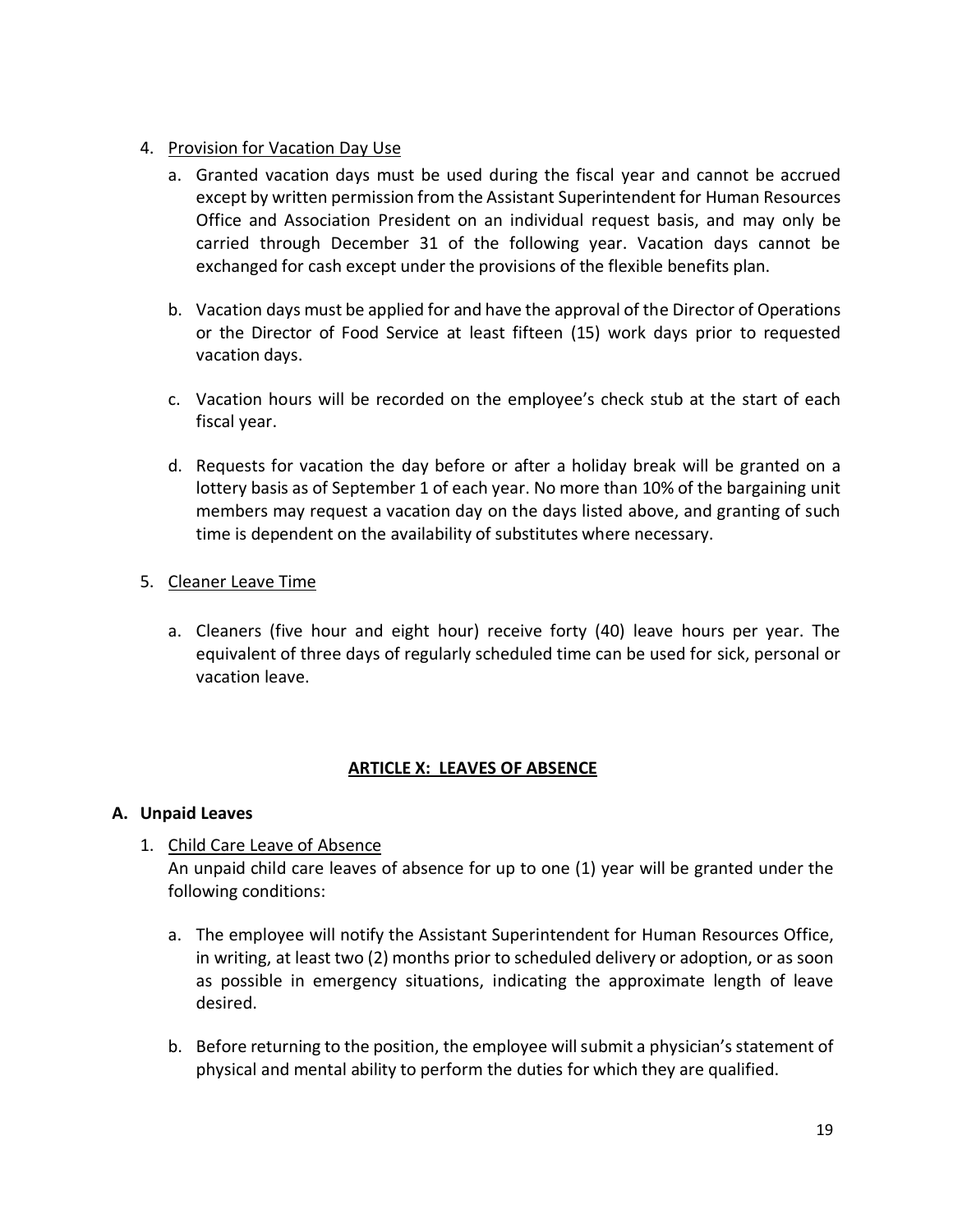- c. Upon completion of leave, the employee will return to the same position or to another position for which they are qualified. Non- acceptance of such a position shall terminate the Board's obligation to rehire.
- d. Employees may, at their option, use accumulated sick leave to substitute for unpaid leave provided under the Family and Medical Leave Act of 1993, which allows for up to twelve (12) work weeks of unpaid leave, with benefits, during any fiscal year for the birth or care of a child, the adoption or foster care of a child, the care of a spouse, son, daughter, or parent with a serious health condition or serious health condition of the employee.

## 2. Illness/Accident

If an employee, covered under this Agreement, has an illness or accident which requires a long period of recuperation, the employee may request, in writing, accompanied by a medical doctor's statement, a leave request. Such unpaid leaves will be granted for periods up to one (1) year.

- a. Requests for leave for a serious health condition for an employee or to care for the employee's spouse, child or parent who has a serious health condition will require medical certification.
- 3. Seniority Leaves

For good cause, after ten (10) or more years' seniority, employees may request a leave of absence for up to six (6) months period of time. It is the sole discretion of the Board to grant or deny such requests.

## 4. Food Service Leaves

Food Service employees may request up to ten (10) days unpaid leave of absence per school year. Said leave will be granted only if a substitute is available. Requests should be submitted at least ten (10) work days in advance of the requested leave. When more than one (1) request is received for the same time period, they will be processed according to the order in which they were received.

## <span id="page-22-0"></span>**B. Paid Leave**

## 1. Funeral Leave

- a. Employees may have up to one (1) day sick leave with pay to attend a funeral and up to five (5) days of sick leave for death in the immediate family, per incident.
- b. Immediate family is defined as spouse, child, parent, grandparent, grandchild, sister, brother or immediate family of spouse.
- c. Absence for funeral requires prior approval.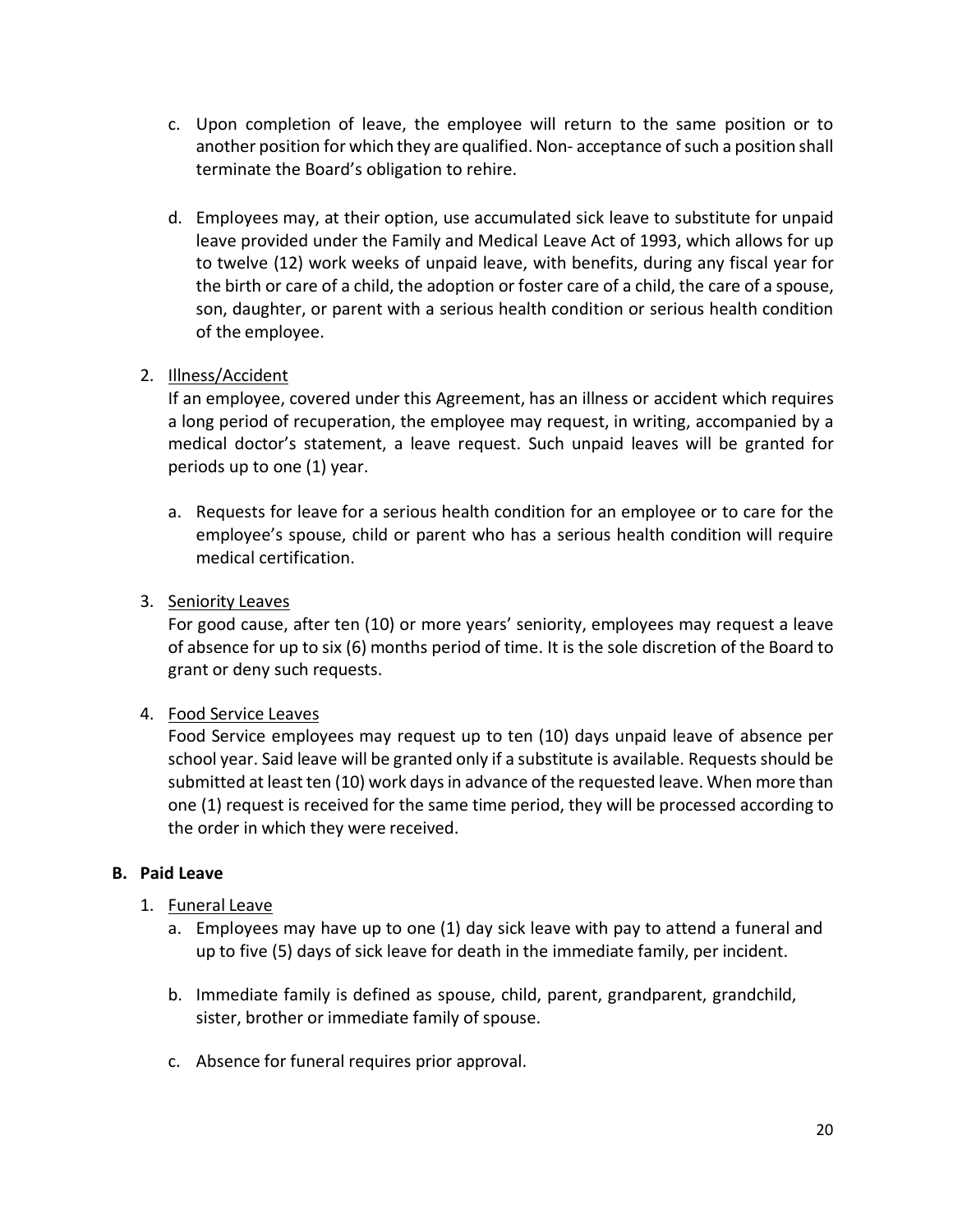## <span id="page-23-0"></span>**C. General Provisions Applicable to All Unpaid Leaves of Absence Not Covered by the Family and Medical Leave Act**

- 1. During any unpaid leave, except those covered by the Family and Medical Leave Act, the employee will be responsible for paying to the Accounting Office each month an amount sufficient to pay the insurance premiums if the employee chooses to continue coverage.
- 2. All other fringe benefits shall terminate the Board's responsibility upon commencement of leave of absence and will be reinstated upon the employee's return. It is the employee's responsibility to fill out all necessary papers, at the Human Resources Office, to reinstate their insurance.
- 3. If an approved leave of absence must be extended for any reason, the employee must notify their supervisor at least two (2) weeks in advance. (Exceptions may be made for emergency situations.) All extensions must have the approval of the Director of Operations or Director of Food Service, however, no special leave will be extended over one (1) year. The Director of Operations or the Director of Food Service has the option of approving or denying a request for an extension for a leave of absence.

## <span id="page-23-1"></span>**D. Workers' Compensation Insurance**

- 1. The Board will provide Workers' Compensation insurance.
- 2. Employee must report job-related injuries to the Human Resources Office within twentyfour (24) hours through completion and submission of the appropriate forms.
- 3. In cases where the employee is paid benefits under the Workers' Compensation Act, the employee may request deductions on a pro-rata basis from the sick leave accumulation to ensure no difference between the employee's regular straight time wages to Workers' Compensation benefits, or until such time that the employee's sick leave is exhausted. Employee is responsible for their retirement contribution on reportable Worker's Compensation payments.

## **ARTICLE XI: GRIEVANCE PROCEDURE**

<span id="page-23-2"></span>A. A "grievance" is a claim of improper application of the valid current "Contract Agreement". An "aggrieved employee" is the employee(s) who is/are directly affected and, therefore, will make the claim. The Association is the aggrieved only when an employee's rights have been allegedly violated.

It is our intent that all grievances should be resolved as soon and as simply as possible.

Nothing contained herein shall be construed as limiting the right of any employee having a grievance to discuss the matter informally with any appropriate member of the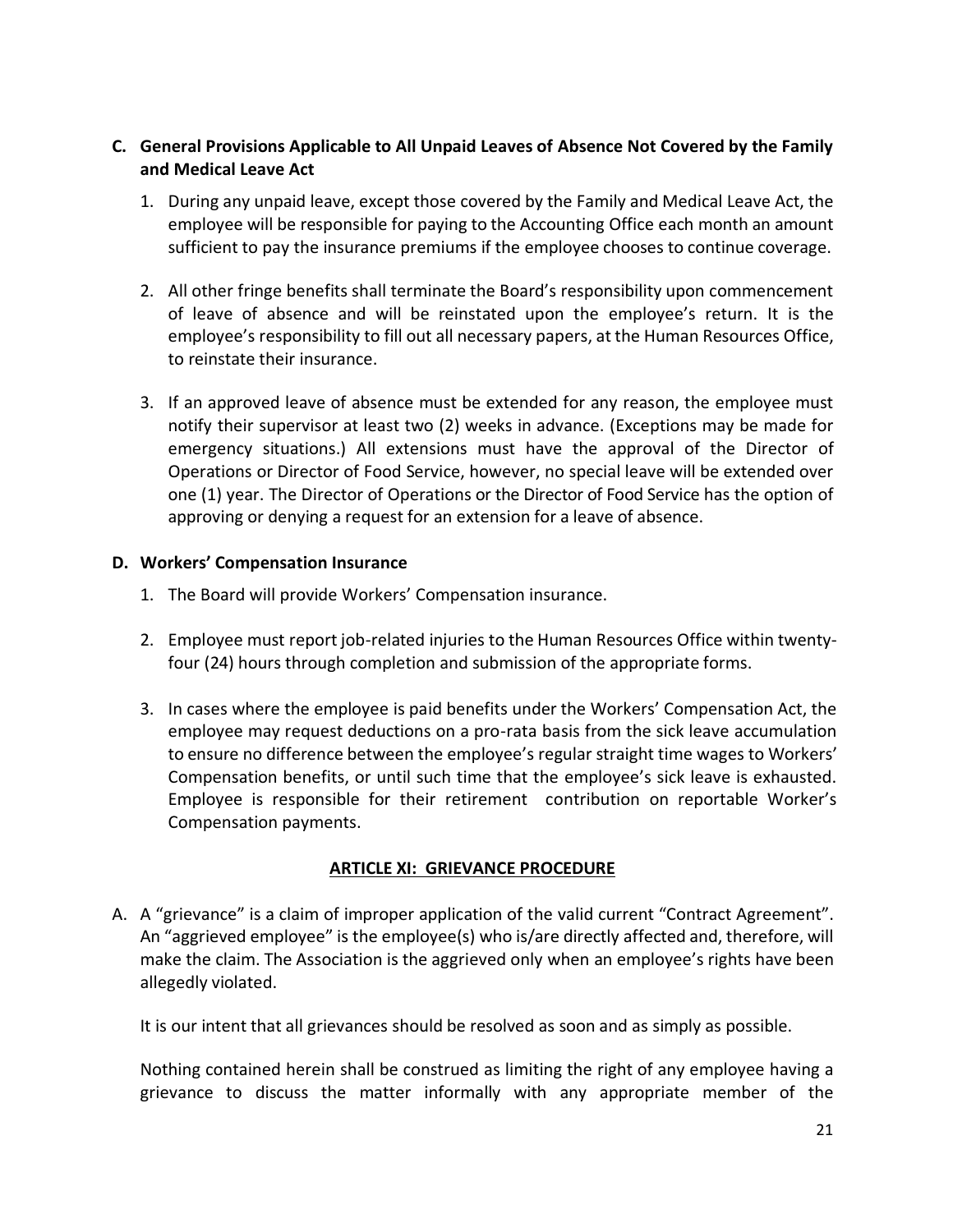Administration, either alone or with a representative of the Association, and having the grievance adjusted without intervention of the Association; provided the adjustment is consistent with the terms of this contract.

B. Since it is important that grievances be processed as rapidly as possible, the number of days indicated at each level should be considered a maximum and every effort should be made to expedite the process. If appropriate action is not taken by the aggrieved within the time limit specified, the grievance will be deemed settled on the basis of the deposition at the preceding level. In the event the written answer is not submitted in the time specified, the aggrieved may proceed to the next level. The time limits specified may, however, be extended by mutual agreement, in writing, between the Association president and the Director of Operations. A supply of the grievance forms shall be on file with the Association secretary.

## 1. Level One

- a. An employee may, within five (5) work days of the occurrence of the grievance, orally discussthe matter with the Director of Operations or the Director of Food Service, as appropriate, and if requested, a trustee of the Association, with the objective of resolving the matter informally. If the problem is not resolved to the employee's satisfaction, he/she may:
- b. Within five (5) days of the above conference, put the grievance in writing on the form provided and present it to the Director of Operations or the Director of Food Service.
- c. A conference between the Director of Operations or the Director of Food Service, as appropriate, the employee and Association trustee shall be held. The Director of Operations or the Director of Food Service shall submit the written decision to the employee and the Association no later than five (5) work days after the meeting.
- d. The Association trustee shall then report to the Association officers and a determination of the merits of the grievance will be made.
- e. If the grievance is not resolved at this level and the Association Officers feel that the grievance has merit, the Association shall file a level two (2) appeal from.

## 2. Level Two

- a. The level two (2) grievance form will be filed within five (5) work daysto the Assistant Superintendent for Human Resources.
- b. The Assistant Superintendent for Human Resources or his/her designee shall return a written decision to the Association no later than ten (10) workdays after the receipt of the level two (2) form. If said decision fails to settle the grievance, the Association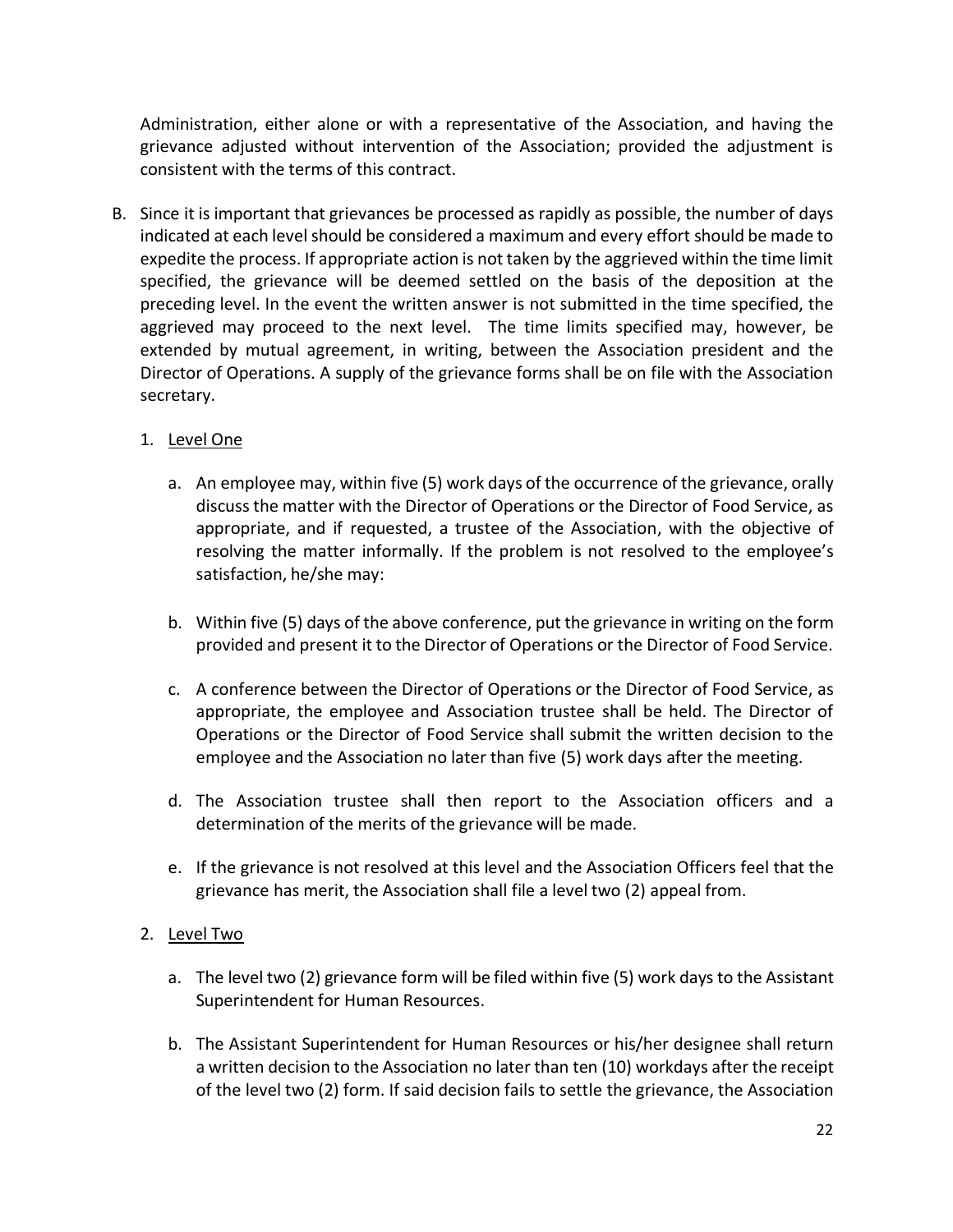may appeal to level three (3) no later than ten (10) work days after receipt of the Assistant Superintendent for Human Resources' decision.

## 3. Level Three

The matter still being unresolved, the Board will select two (2) representatives and the Association will select two (2) representatives to review the grievance. This review will be done within fifteen (15) workdays upon receipt of grievance at level three (3). If the parties cannot reach agreement, they will select a fifth member, mutually agreeable to both parties within five (5) days. This fifth member will review/hear the case, within fifteen (15) work days of being selected, and indicate his/her decision in writing. This would resolve the grievance and such decision shall be binding by both parties. Costs incurred will be shared equally by both parties.

## **ARTICLE XII: INSURANCE**

## <span id="page-25-0"></span>**Open Enrollment Period and Signing Up for Fringe Benefits**

The Open Enrollment period for fringe benefits covered under the flexible benefit plan is the month of November with benefits beginning the month of January, except for new hires, who will need to enroll for fringe benefits in the Human Resources Office, the first month after completing their probationary period.

Once an employee is enrolled in the benefit plan, they will remain enrolled for the remainder of the plan year ending December 31 unless employment is terminated or there is a change in family circumstances which qualified the employee for a change in benefits.

Cleaner II employees will be offered a minimum value health plan as required by the Affordable Care Act.

It is the obligation of the employee to check their wages and benefits to ensure that they are being compensated appropriately. Any errors that are discovered, whether in favor of the employee or the district, will be corrected within the current fiscal year. Adjustments prior to July 1 of the current fiscal year will not be made.

## <span id="page-25-1"></span>A. Health

- 1. The Board will provide health insurance with the Western Michigan Health Insurance Pool. The board will pay the statutory hard cap amounts. Employees are responsible for any premium amount above the statutory hard cap. Dependents shall be spouse or natural born or legally adopted children who qualify as dependents with the IRS.
- 2. Part-time school year food service employees may purchase health insurance as allowed by the carrier. Monthly premiums will be deducted from their pay.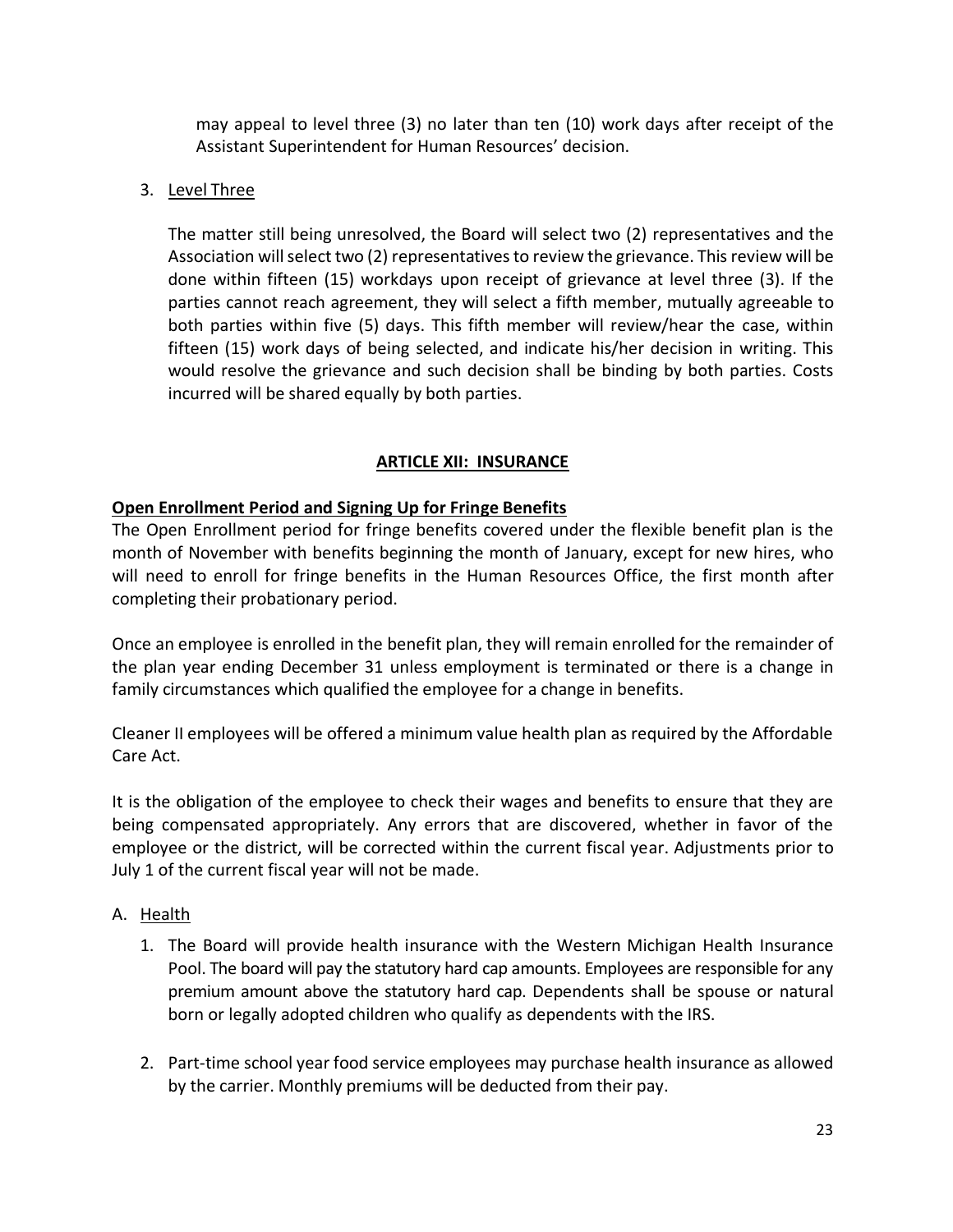## <span id="page-26-0"></span>B. Dental

Full-time employees are eligible for dental insurance. The Board will pay 85% of the cost of dental insurance.

## <span id="page-26-1"></span>C. Vision

The Board will pay 85% of cost of vision care insurance for full-time food service employees. Specific terms and conditions of coverage are set forth in the group policy provided by the Board.

Food service employees who work less than thirty (30) hours are not eligible for vision insurance.

## <span id="page-26-2"></span>D. Life Insurance

The Board will pay the monthly premium to provide each full-time school year food service employee with \$30,000 of term life insurance. Part-time cleaners and food service employees will receive \$10,000 life insurance coverage.

## <span id="page-26-3"></span>E. Long Term Disability

The Board will pay the cost of long-term disability insurance at 66 2/3% of qualified wages to a monthly maximum of \$3,000 for full-time fifty-two (52) week custodial/maintenance employees and full-time food service workers. The coverage is to begin after a ninety (90) calendar day waiting period.

## <span id="page-26-4"></span>F. Cash in Lieu of Health Benefits

In lieu of subscribing to the Board provided health insurance, an employee who works at least thirty (30) hours a week and thirty-eight (38) weeks or more may select the cash option. Cash option will be \$3500.00. The cash option will be disbursed over twenty-four(24) pay periods.

## <span id="page-26-5"></span>G. Annuity Payment Option

Employees may opt to invest in a 403(b) or 457 Tax Sheltered Annuity.

This annuity plan must be on the Board's adopted list for authorized payroll deductions.

## **ARTICLE XIII: MISCELLANEOUS**

- <span id="page-26-6"></span>A. The Agreement shall supersede any rule, regulation or practice of the Board which is contrary to or inconsistent with its terms.
- B. If any provision of this Agreement or any application of the Agreement to any employee shall be found contrary to law, then such provision of application shall be deemed null and void and the provisions of law shall govern the relationship between the parties with respect thereto for the duration of this Agreement. All other provisions or applications shall continue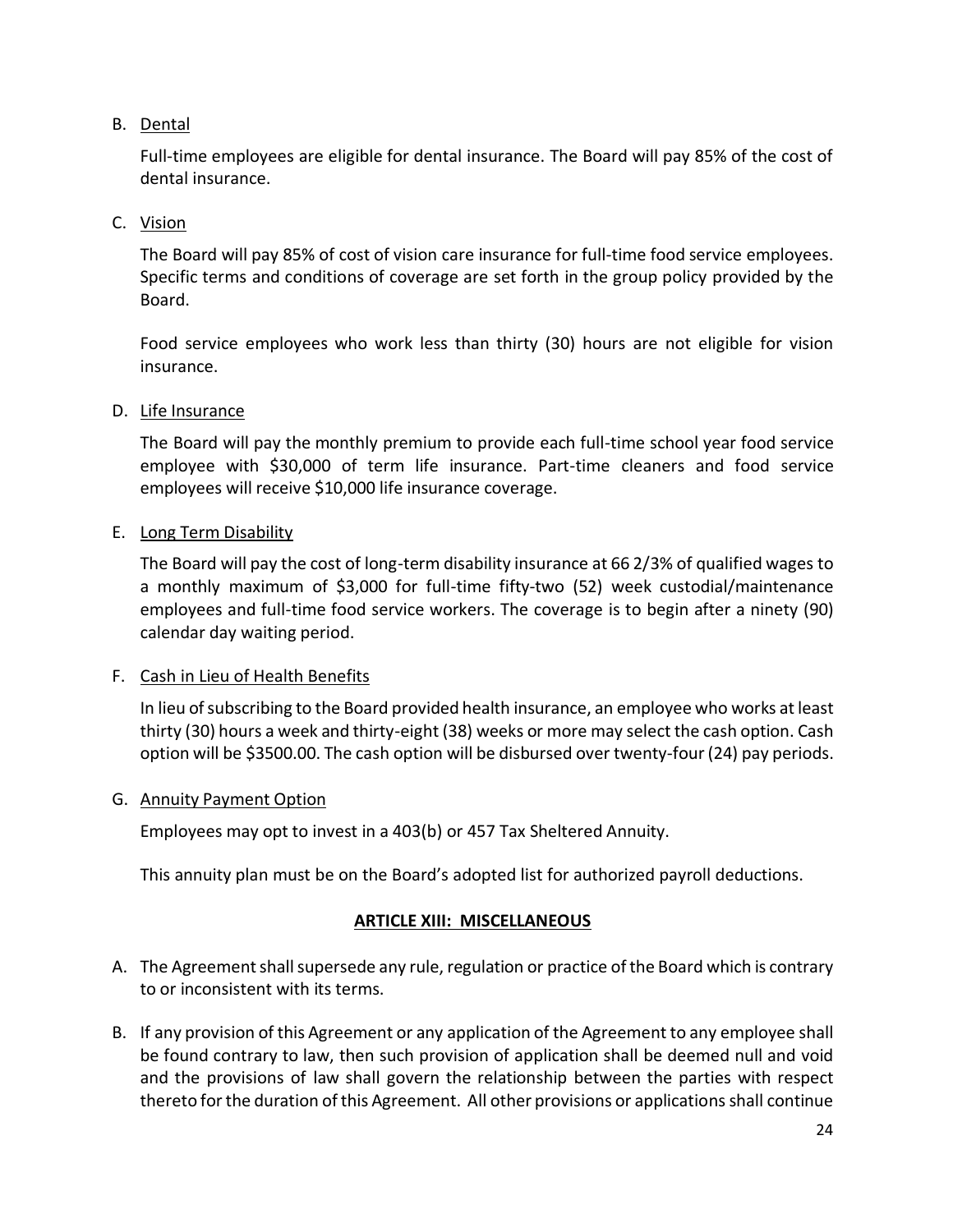in full force and effect.

C. Employees are required to inform the Human Resources Office of changes to their current address, telephone number and dependents as they relate to income tax withholding and insurance benefits within five (5) work days.

## D. Jury Duty

If an employee is called to jury duty, it will be the employee's responsibility to:

- 1. Inform the immediate supervisor, the Director of Operations, or the Director of Food Service, as appropriate, of the call to jury duty.
- 2. Submit all monies received for jury duty pay to the Payroll Office. The employee's regular pay will continue and mileage pay received will be reimbursed. Custodial/maintenance employees on the second shift may retain jury duty pay and work the second shift if approved by the immediate supervisor.
- 3. Report to work upon dismissal from jury duty if dismissal occurs during the employee's regular working hours. (As it relates to jury duty, all employees will be treated as first shift employees.)

## E. Insurance Protection

- 1. Board payment for insurance protection shall terminate immediately when the employee resigns, is terminated, is laid off or on a leave of absence without pay. The Board will provide up to, but no more than, six (6) months of insurance protection for an employee on Workers' Compensation.
- 2. Notwithstanding the provisions of this Article, the terms of any contract or policy issued by an insurance company shall be controlling as to all matters concerning benefits, eligibility and termination of coverage and other such matters.
- 3. The Board, by payment of the premium payments required to provide the coverage set forth herein, shall be relieved from all liability with respect to the benefits provided by the insurance company. Failure by the carrier to provide any of the benefits for which it has contracted, for any reason, shall not result in any liability to the Board, nor shall such failure be considered a breach of any obligation by the Board.

## F. Non Reorganization

During the terms of this Agreement, there will be no reorganization of the unit.

## G. Copies of Agreement

Upon signature by both parties executing this agreement, the Board will provide electronic copies of this contract without cost to the Association.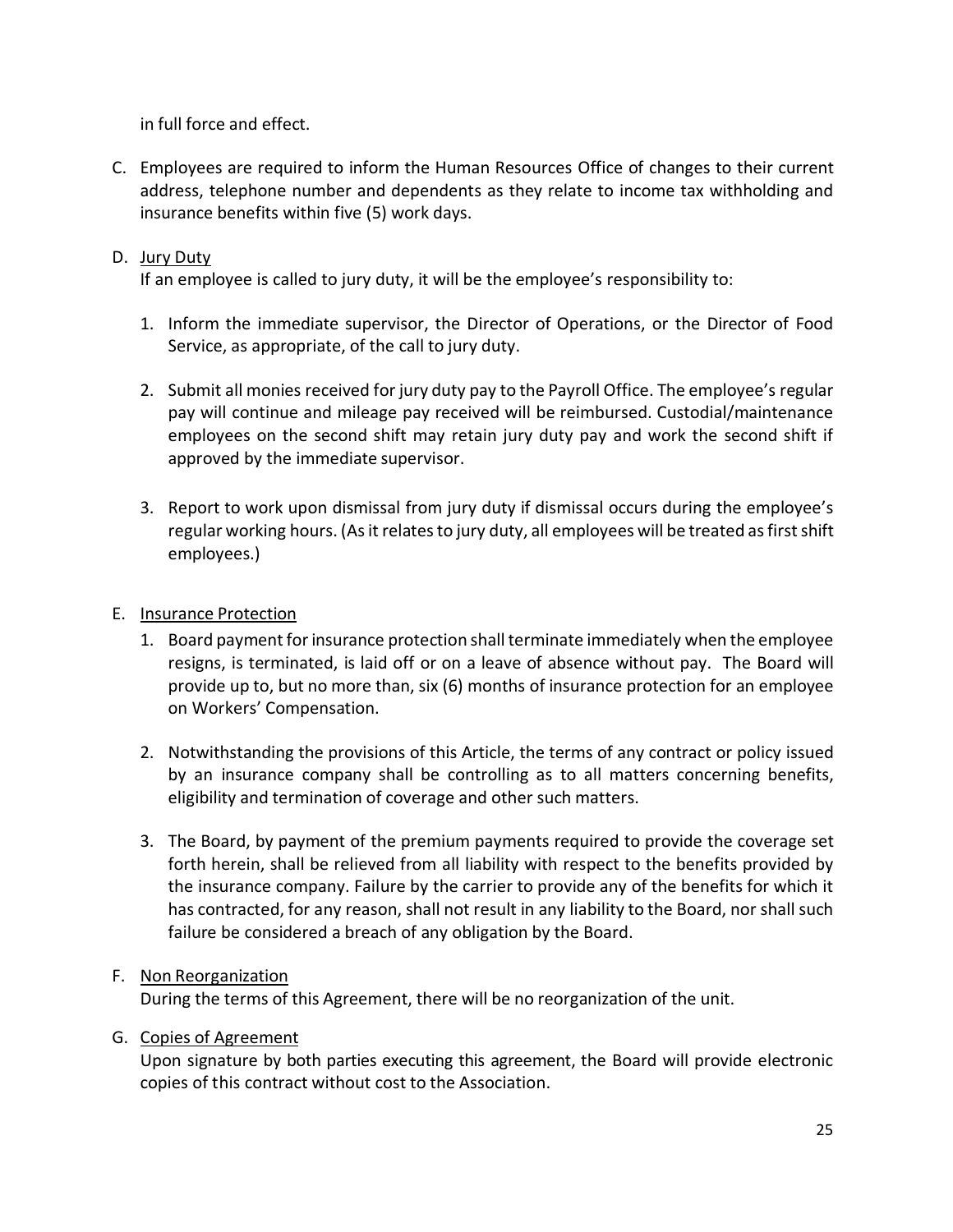## **EMPLOYEE WORK RULES**

<span id="page-28-0"></span>Forest Hills Public Schools, in an effort to assure the fair treatment and safety of all employees, reaffirms and establishes the following employee work rules. These regulations of Forest Hills Board of Education have been designed not to restrict, but rather to define and protect the rights of all. It should be pointed out that the infractions described before are not to be interpreted as all-inclusive and do not preclude disciplinary action for other violations of standards of conduct determined by the District to merit discipline. In such a case, the fact that the conduct has not been specifically covered in these Rules and Regulations shall not affect the appropriateness of the District's action.

The Board believes that the great majority of its employees will abide by these rules and all other proper standards of conduct. An employee who fails to maintain proper standards of conduct at all times, or who violates any of the following rules shall subject him/her to the disciplinary action below:

## **A. The Following shall be causes for disciplinary action up to and including immediate discharge**:

- 1. Theft of private or school property, including property of a fellow employee.
- 2. Removing school property, records or other materials from school premises without proper authorization.
- 3. Falsification of records or reports, including personnel, absence, sickness, accident, injury or work records.
- 4. Deliberate destruction or abuse of school property, tools or equipment.
- 5. Causing, leading or engaging in a strike, walkout or other work stoppage, slow down or interference with work.
- 6. Bringing firearms or weapons of any kind onto school property or possessing same on school property.
- 7. Use, possession, manufacture, distribute, dispensation, transportation or sale of illegal drugs, controlled substances, alcoholic beverages or any other substance which affects or may affect an employee's ability to competently or safely perform or to report for duty in an unfit condition.
- 8. Insubordination, including use of profane or threatening language, to a school official or other supervisor.
- 9. Fighting on school property or threat of physical violence to others.
- 10. Operation and/or use of machines, telephone, tools or other Board owned equipment without approval from the employee's supervisor, abuse, misuse, or destruction of Board and/or other's property, tools or equipment.
- 11. Misuse and/or removal of Board property, records or other Board materials without proper written authorization from the immediate supervisor.
- 12. Threatening, intimidating, coercing or interfering with work of other employees.
- 13. False statements knowingly or recklessly made, or violently abusive and personally defamatory statements or slander of another employee, student, parent or Board member and where such conduct is related to and interferes with the educational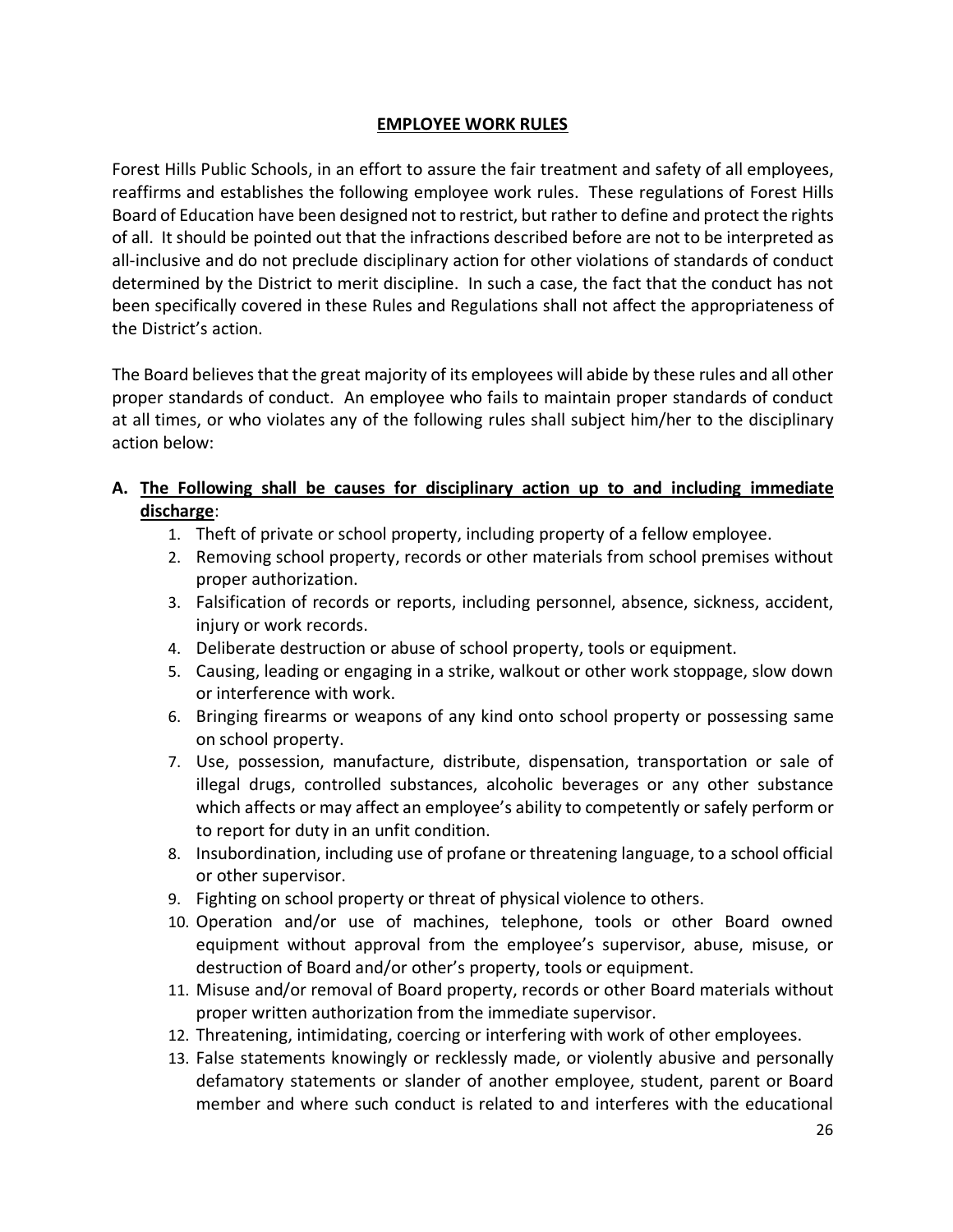process and administration thereof.

14. Distribution of obscene, vulgar or indecent written printed matter which tends to disrupt the school

or school district, or results in danger to other persons on school property or interferes with school work or discipline.

- 15. Unlawful or improper conduct of an employee, on and off District property and/or during non-work hours which affects the employee's relationship to his/her job, his/her fellow employees, his/her supervisors, students of Board property, reputation or good will in the community.
- 16. Improper conduct which is at variance with concepts that are generally accepted and approved in the community, engaging in conduct which is prescribed by the criminal statutes.

## **B. The Following shall be causes for disciplinary action. There are four (4) different levels of discipline which may be imposed. They can be used in any sequence to fit the seriousness of the situation. The four levels are as follows:**

- Oral Reprimand
- Written Reprimand
- Two (2) Day Disciplinary Layoff Without Pay
- Discharge
- 1. Failure to be at the workstation, ready to work, at the starting time.
- 2. Stopping work before break time, lunch time or quitting time.
- 3. Conducting personal business during work hours or on school district premises, or use of district equipment for personal reasons.
- 4. Refusal to do job assignment.
- 5. Unauthorized or unexcused absence, reporting late to work, leaving work area or building during work hours without authorization.
- 6. Irregular work attendance so that the services of employee are little value to the Board, or intermittent absenteeism amounting to part-time employment.
- 7. Inattention to duties, loafing or wasting time during work hours.
- 8. Slowdown in performance or causing slowdown in performance.
- 9. Any conduct which impedes the productivity of one's self or others.
- 10. Vending, soliciting, and collecting of funds or distribution of literature in work areas during employee's on-duty time.
- 11. Violation of safety rules or board policies.
- 12. Violation of District, State or Federal safety rules or practices and/or engaging in any conduct which tends to create a safety hazard which endangers self and/or others. Employees must, at all times, wear safety articles and use protective equipment when required and immediately report to their supervisor any injury or accident.
- 13. Failure to report injuries or accidents to the employee's immediate supervisor.
- 14. Violation of common sense health and sanitation rules, including maintenance of personal hygiene.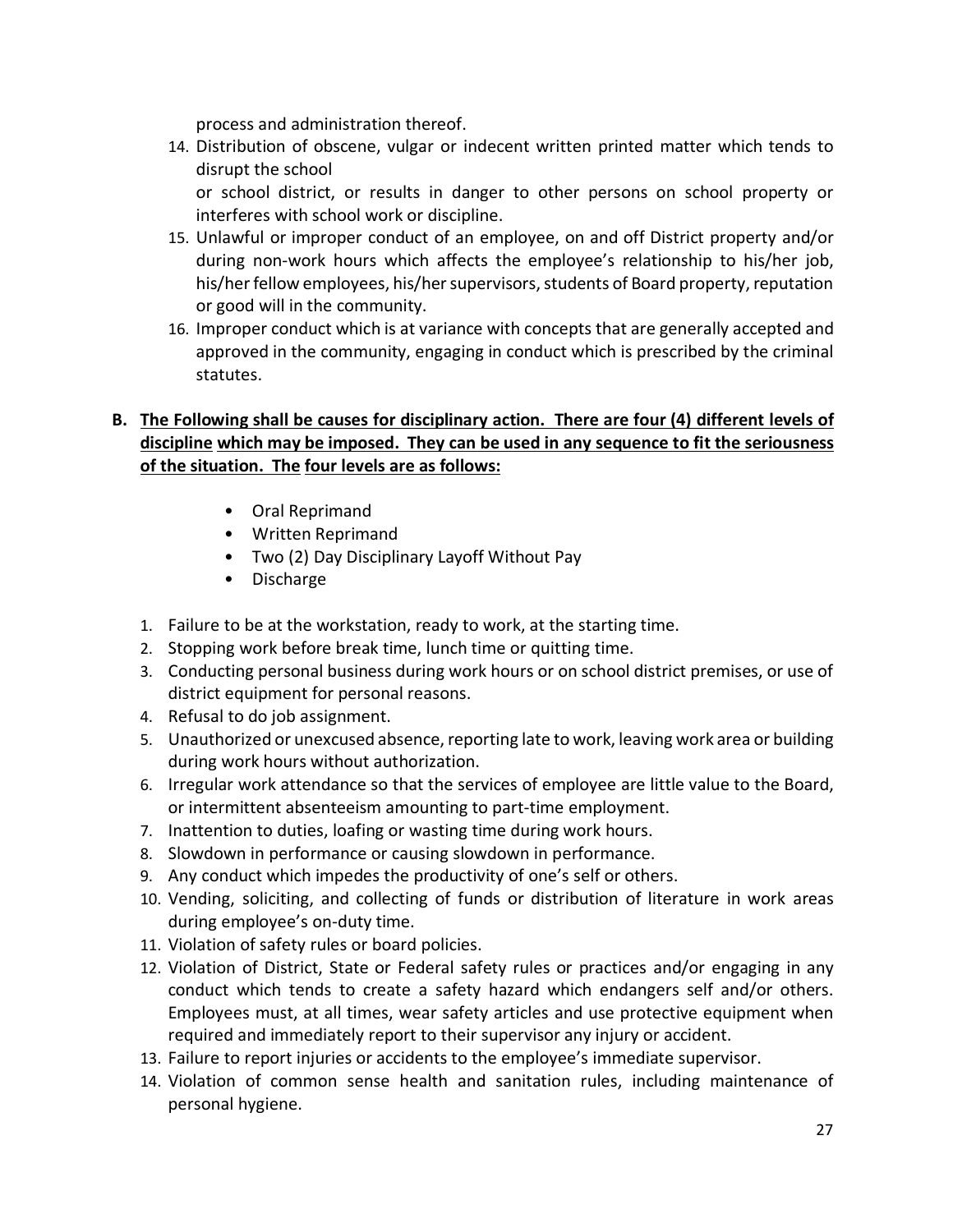- 15. Discourtesy to other employees, supervisors or visitors to the building.
- 16. Smoking is prohibited on school property during work hours and at any school- related event during the day, evening or weekend.
- 17. Gambling or taking part in any game of chance on Board premises.
- 18. Dress or grooming that disrupts the school setting.
- 19. Unsatisfactory work performance.
- 20. Poor housekeeping, creating or contributing to unhealthy or unsanitary conditions.

In addition, the accumulation of a combination of three (3) written warnings and/or disciplinary layoffs for the violation of the above rules will be cause for discharge.

The foregoing rules are not intended to be all inclusive of the required discipline, proper standards of conduct or obligation of employees. The Board shall, when it deems it appropriate, establish additional rules and building administrators and other supervisors may set up particular rules to govern their employee's conduct as they deem necessary by the nature of their operations.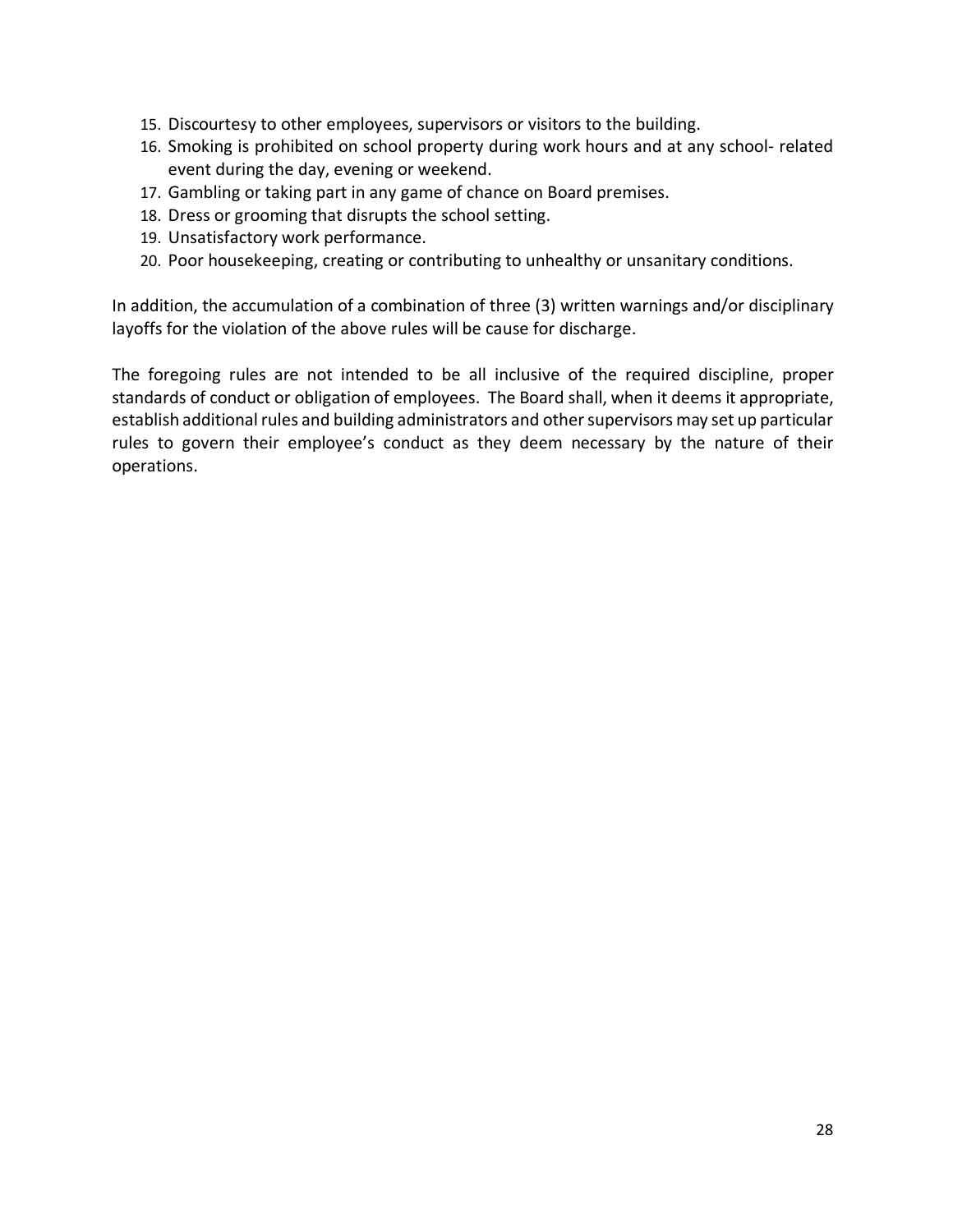#### **ARTICLE XIV: DURATION**

<span id="page-31-0"></span>This Agreement became effective on July 1, 2021 upon ratification by both parties and remain in effect until June 30, 2023. The Agreement shall not be extended orally and negotiations between the parties shall begin at least sixty (60) days prior to the expiration date of the Agreement. It is expressly understood that this Agreement shall expire on said date unless it is reviewed, modified or extended by mutual written agreement of the parties.

In witness thereof, the parties hereto have caused this Agreement to be signed by their representatives.

FOR THE BOARD: FOR THE ASSOCIATION:

Christine Annese, Chief Negotiator Date:  $1 \cdot \lambda \varnothing - \lambda$ 

Jeff Tolar, FHPS Support Staff Assn.

Date:

Adopted by the Board: June 23, 2021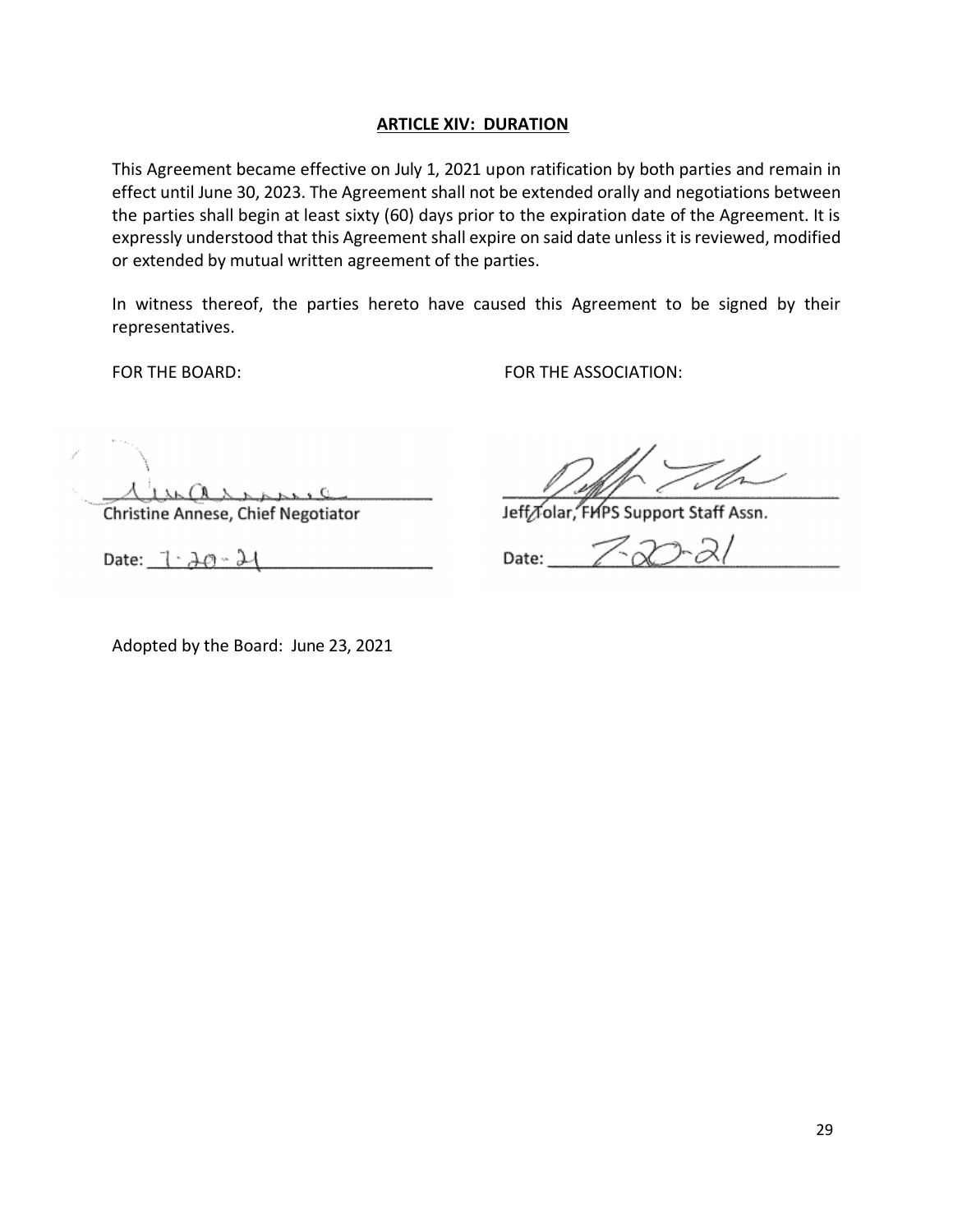## **ARTICLE XV: 22-23 CONTRACT ENHANCEMENT**

## <span id="page-32-0"></span>**District Proposal – Contract Enhancement 6.7.2022 Custodial & Food Service**

#### **Wages**

- 2022-2023
	- o Step
	- o 3.5% on steps/columns (in place of current scheduled increase of 2.0%)
	- o Adjust premiums for head/lead positions
		- o Secondary head custodian to \$1.30
		- o Elementary head custodian to \$1.00
		- o Lead mechanic to \$1.10
		- o Lead maintenance to \$1.10
		- o Lead grounds to \$1.10
		- o Lead food service to \$0.75

o Align the Admin/CAC/FAC head custodian to elementary head premium instead of secondary. Current employee in this position will remain at the premium rate of \$1.02. Position will recent after current employee leaves the position.

#### **Benefits**

• Add cash-in-lieu (\$3,500) for 8-hour cleaners

## Article VI, E

On days that schools are closed for unscheduled reasons, custodial/maintenance employees are expected to work unless notified otherwise by Administration. Food service employees are not expected to work unless notified otherwise by Administration. **Food service employees will be paid for the first three inclement weather days at their regularly scheduled hours and rate.**

In the event that the Superintendent deems the weather situation to be severe enough that the entire district is closed and employees are notified to stay home, all employees will be paid for their regularly scheduled hours for the day. **These days may be the same as the first three inclement weather days.**